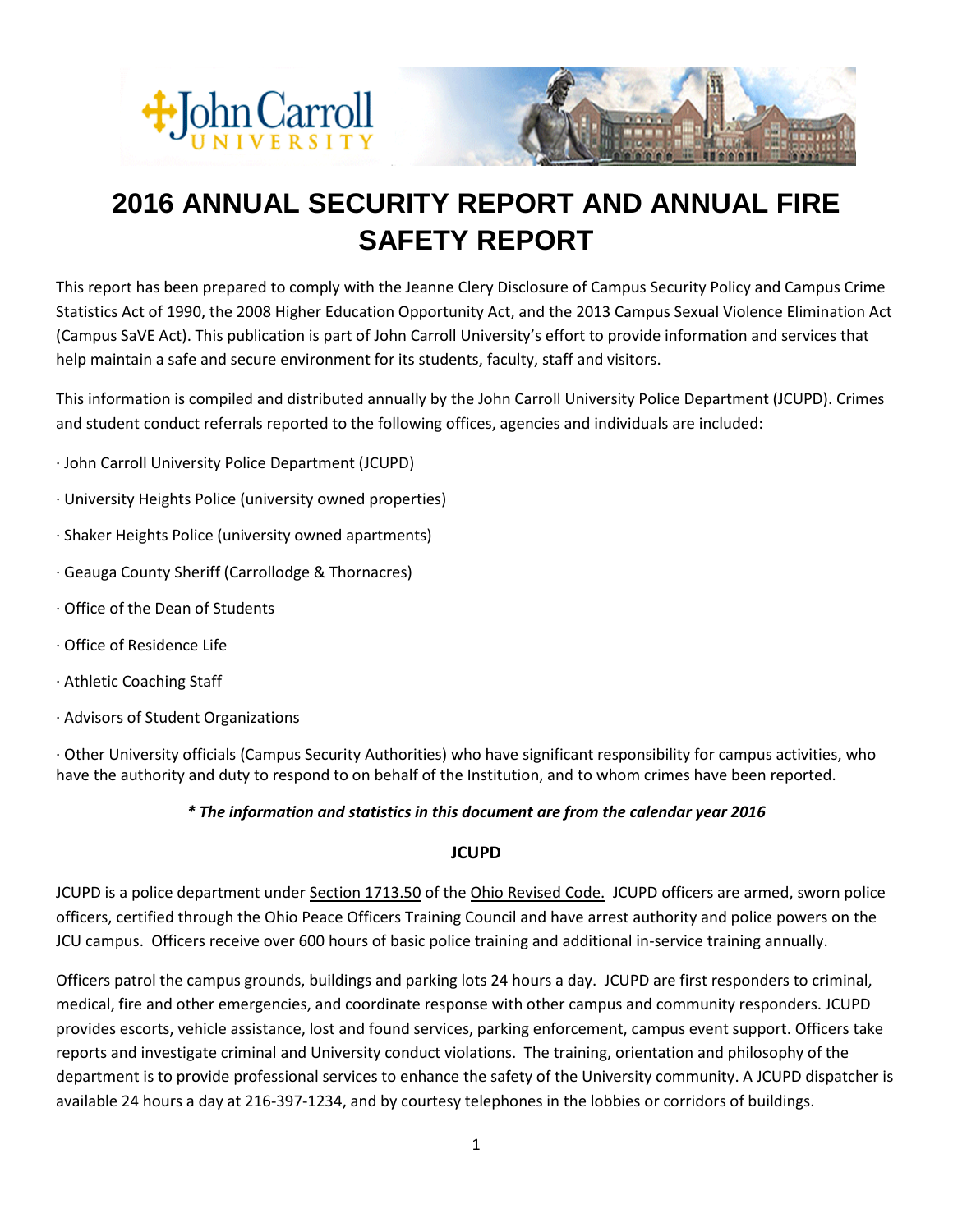# **LOCAL POLICE**

The University lies primarily within University Heights, but also has property in Shaker Heights. JCUPD has concurrent jurisdiction for University property within each city, and therefore works closely with both Police departments. JCUPD has a mutual aid agreement with the University Heights Police Department (UHPD), which describes reporting, and investigation of crimes involving JCU students and employees on campus and in the city. It also details informationsharing and other cooperative arrangements between the departments. JCUPD notifies UHPD of serious crimes when they occur, and provides weekly notice of all crimes reported to JCUPD. UHPD shares information with JCUPD weekly about crimes and incidents involving JCU students, staff or property. University Heights and Shaker Heights are the primary police agencies within their city jurisdiction. Both agencies utilize the Shaker Heights Municipal Court and the Cuyahoga County court system. JCUPD may investigate criminal incidents occurring on and off campus involving students and employees. However, should a victim wish to seek (or a prosecutor wish to pursue) criminal prosecution, the police department with jurisdiction will investigate and work with prosecutors to consider criminal prosecution.

# **PUBLIC RECORDS**

JCUPD police records are considered Public Records as defined in the Ohio Public Records Act, and release of police records are governed by the requirements and exceptions set out in that Act. Information about Ohio public records are found here: [http://www.ohioattorneygeneral.gov/Legal/Sunshine-Laws.](http://www.ohioattorneygeneral.gov/Legal/Sunshine-Laws) The JCUPD records policy is found at [http://sites.jcu.edu/css/.](http://sites.jcu.edu/css/)

#### **REPORTING CRIMES AND OTHER EMERGENCIES**

Crimes or other emergencies should be reported 24 hours a day to JCUPD at 216-397-1234. Other options for reporting, or advice/guidance if you are unsure if a crime has occurred are:

- ▶ E-mail JCUPD at [jcupd@jcu.edu](mailto:jcupd@jcu.edu)
- $\triangleright$  Visit the JCUPD office in room 14 of the Rec Plex.
- Call University Heights Police at 216-932-1800, or visit their offices at 2300 Warrensville Center Road.

For any emergency, call the JCUPD dispatcher at the 216-397-1234 number and give the following information:

- $\triangleright$  Your name.
- $\triangleright$  Your location.
- $\triangleright$  The nature of the emergency (person bleeding, not breathing, fire etc.).
- $\triangleright$  The exact location of the emergency (Student Center, Jardine Room etc.).
- $\triangleright$  A phone number for the dispatcher to call you back if needed.
- $\triangleright$  Any other information the dispatcher asks you.
- $\triangleright$  Do not hang up until the dispatcher indicates you should do so.

By calling 216 -397-1234 instead of 911 directly; JCUPD, JCUEMS and other campus responders can respond to the emergency while the JCUPD dispatcher calls 911. This enables help to be on scene quickly while campus responders meet and take local responders directly to the emergency location, thus avoiding delays by local responders. If you do call 911, call the JCUPD dispatcher, give the information above, and tell them that you called 911. Reported incidents are investigated by JCUPD along with local, state, or other police agencies as needed. All criminal matters should be reported to JCUPD, even if a report is made to residence hall assistants or other personnel.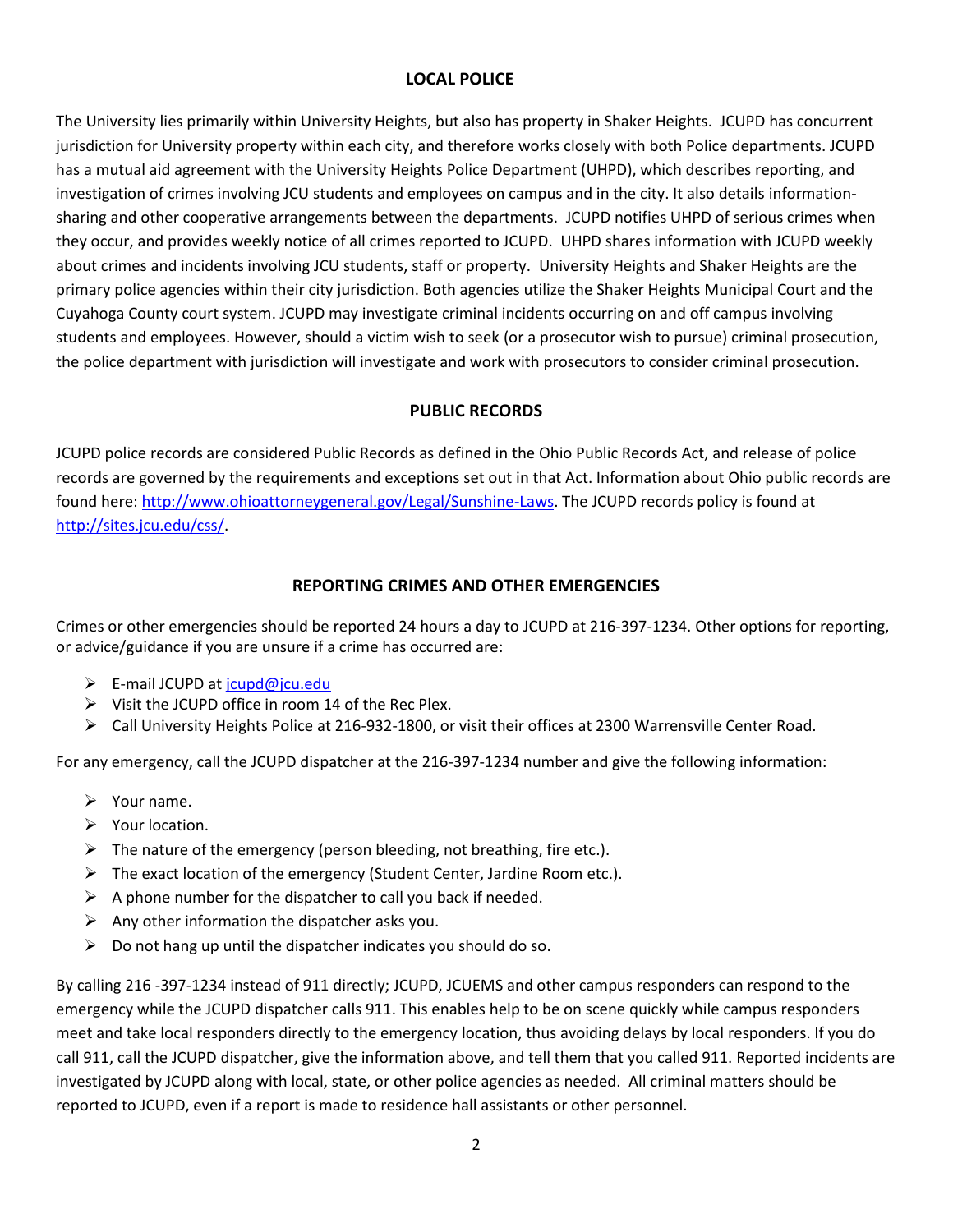#### **CONFIDENTIAL REPORTING**

Reporting incidents, experiences and concerns to University Officials is encouraged so that members of the JCU community can find help for difficult situations and take appropriate action. Should anyone wish to make a report in confidence, there are various options to consider:

- $\circ$  You may report crimes anonymously to the JCUPD tip line by calling 216-397-1515., or by submitting it online at: <http://sites.jcu.edu/css/pages/tip-line/>
- o You may report a crime to someone possessing legal privilege. If you do so, that person must maintain confidentiality unless he/she determines that there is imminent risk of harm to self or others. JCU does not require pastoral or professional counselors to inform those they counsel about reporting crimes voluntarily and confidentially for inclusion in the institution's annual security report. Those possessing legal privilege include:
	- $\triangleright$  Licensed counselors, psychologists and psychiatrists in the Campus Counseling Center, or off-campus agencies/offices.
	- Physicians or certain health care providers in Campus Health Service or in a hospital, clinic or doctor's office.
	- $\triangleright$  Members of the clergy who are ordained and acting in the capacity of a pastoral counselor.
- o You may report crimes or incidents to University Officials (Residence Life staff, coaches, Dean of Student's Office, professors etc.) and ask that the University handle the matter confidentially. A request for confidentiality may limit the University's ability to respond to the reported crime or incident. It is important to note that confidentiality cannot be guaranteed. University Officials receiving a report in confidence will try to maintain your privacy to the extent possible; however, University Officials may be required to report the crime or incident to others within the University or law enforcement agencies outside the University in order to address the issues raised and meet the University's legal obligations. Federal and State laws have reporting requirements, which designate most faculty and staff as "mandatory reporters," and thus faculty and staff are required to report to JCUPD crimes listed in this report and any felony crimes. Additionally, any incident of sexual harassment or sexual assault must be reported to the University Title IX Coordinator.

# **PREVENTION AND AWARENESS PROGRAMS**

Programs offered to the campus community emphasizing prevention and safety awareness are created, coordinated and/or presented by the following offices:

- ▶ Violence Prevention and Action Center (VPAC)<http://sites.jcu.edu/vpac/>
- JCUPD <http://sites.jcu.edu/css/>
- ▶ Residence Life <http://sites.jcu.edu/reslife/>
- Health Promotion and Wellness<http://sites.jcu.edu/wellness/>
- Title IX Office<http://sites.jcu.edu/title-ix/>

These programs emphasize that JCU prohibits dating violence, domestic violence, sexual assault and stalking, and seeks to educate and empower the entire campus community to prevent these from occurring, and to respond appropriately if they do occur. Below are descriptions of programs offered to the entire campus or specific audiences in 2016. These offices will work with groups and individuals in presenting or developing a program to fit specific needs/concerns.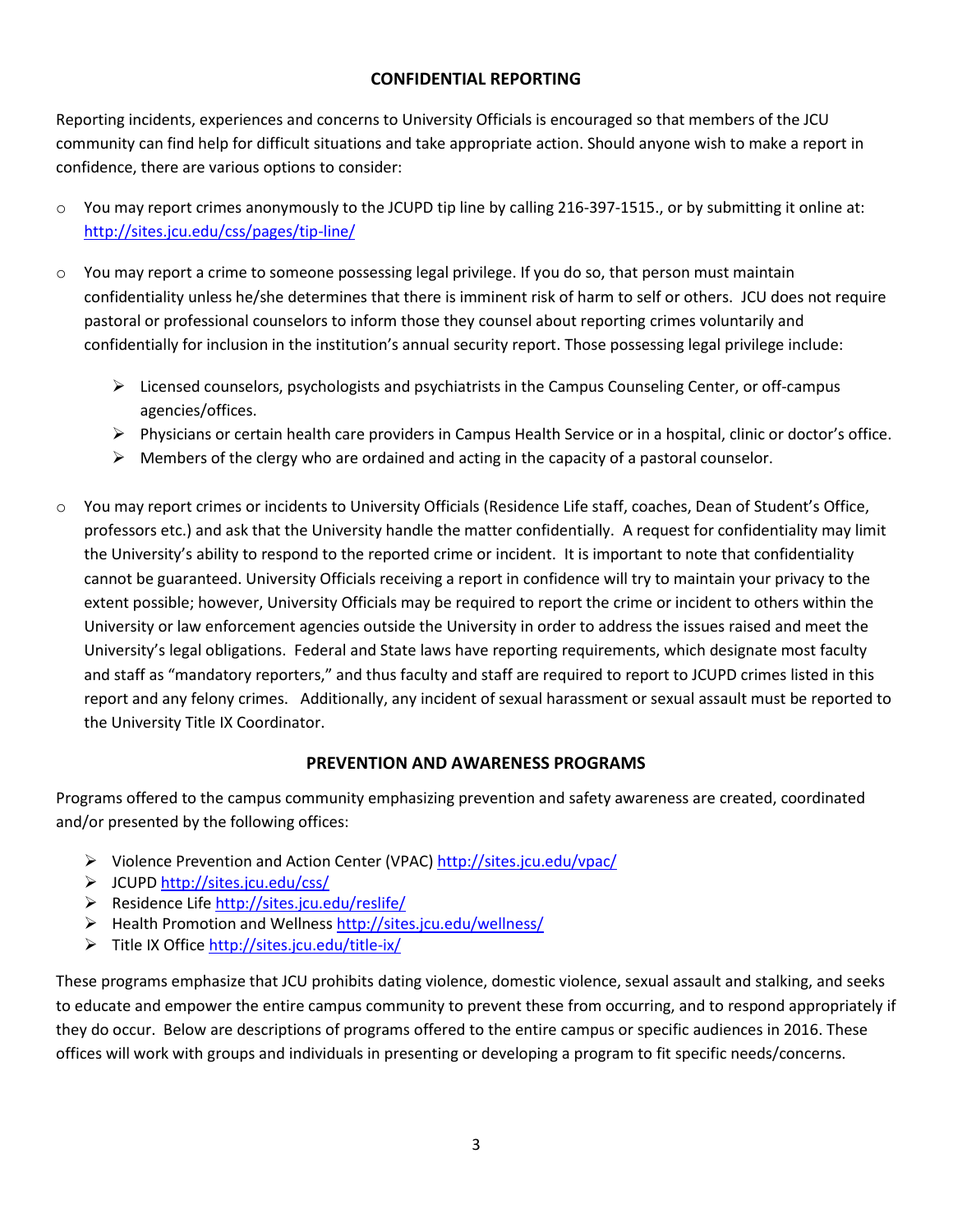# **STUDENT PROGRAMS Primary Prevention Programs**

Prevention programs informed by research and assessed for value, effectiveness or outcome that are intended to stop dating violence, domestic violence, sexual assault, and stalking before they occur through the promotion of positive and healthy behaviors that foster healthy, mutually respective relationships and sexuality, encourage safe bystander intervention, and seek to change behavior and social norms in healthy and safe directions.

*Alcohol, Sex and Consent***:** When someone is drinking, it is not always clear whether they can consent or not. Participants will have a dialogue about our responsibility, the law, and making sure that we know where we stand when it comes to alcohol and consent.

*Gender:* This program will teach participants about gender, which include stereotypes, roles, and identity.

*Who's watching you:* Participants will learn ways to handle a situation in which they feel "creeped out", ways in which people can use of technology to stalk, and how to protect themselves.

*Healthy Relationships* **-** Discuss healthy and unhealthy relationship characteristics, which includes red flags to determining an unhealthy relationship. Process how to support a victim if they experienced interpersonal violence.

#### **Bystander Intervention**

Training on safe and positive options that may be carried out by an individual or individuals to prevent harm or intervene when there is a risk of dating violence, domestic violence, sexual assault, stalking or other unsafe behavior.

*Becoming an All American (JCU Athletes) / Core Values & Healthy Relationships***-** Values based positive psychology program that has participants discuss their values and how it affects their decision-making. Program discusses challenges student athletes face individually and as a team and then using their values to overcome the challenge such as high-risk drinking, unhealthy relationships and sexual violence. Students watch a survivor video and discuss bystander intervention techniques and values used to be a positive bystander and assist someone. Students also discuss resources on and off-campus regarding assisting someone who has experienced interpersonal violence.

*Bystander Intervention:* This program will teach participants positive actions to take to prevent or intervene in a situation, which may include high-risk drinking, sexual assault, dating or domestic violence, and stalking using bystander intervention techniques. Participants discuss personal intervention strategies in different scenarios that they have experienced or might experience as a JCU student. Discuss on and off campus resources.

The following groups have received Bystander Intervention training: Some Greek Fraternities and Sororities, some athletic teams, Greek New Members, all 1<sup>st</sup> year students who will be living on campus their sophomore year

# **Risk Reduction**

Options to decrease perpetration and bystander inaction and to increase empowerment for victims in order to promote safety and to help individuals and communities address conditions that facilitate violence.

*Empowerment:* Participants will discuss what it means to expect respect in a relationship, setting boundaries, and ways to build up one another.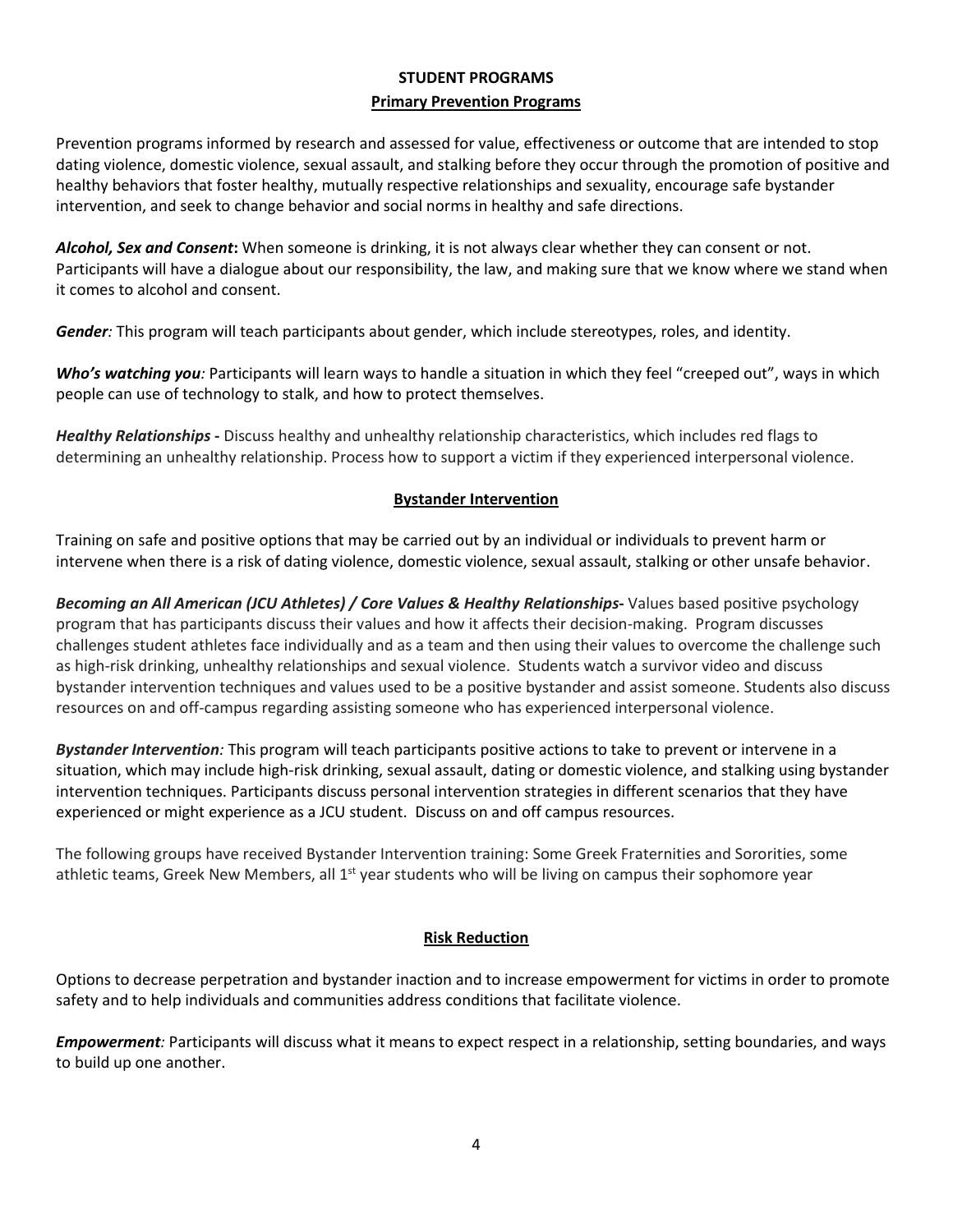*Women's Self-Defense –* A program stressing self-awareness of mind and body, use of voice and actions to escape, comply or fight when confronted with potential violence. This empowering, hands-on program is offered annually to Greek organizations and resident students by JCUPD.

*Let's Get Loud (Assertiveness Training):* Participants will learn strategies for identifying and acting on one's desires, needs, and opinions while remaining respectful to others.

#### **Awareness Programs**

Community-wide or audience specific programming, initiatives and strategies that increase audience knowledge and share information, and resources to prevent violence, promote safety and reduce perpetration.

*Helping a friend through a crisis:* Participants will learn about the signs that may indicate a friend is experiencing some form of interpersonal violence, tips on how to talk with a friend about their situation, ways to be supportive, and how/where to refer a friend for help.

*The survivor perspective:* Participants will hear from a JCU survivor of sexual assault or a JCU survivor of relationship violence.

*Violence Prevention and Action Center posters-* A marketing campaign that encourages students to "Get Help" by contacting VPAC as a confidential resource on campus.

*Violence Prevention and Action Center website and brochures-* The VPAC website and brochures which are used to educate the JCU community on interpersonal violence and resources on and off-campus.

*Orientation to VPAC services-* Provide presentations on prevention and response services offered through the Violence Prevention and Action Center, the Title IX office and others on and off campus.

*"The Mask You Live In" Film Screening and Discussion-* The film and discussion addressed the societal norms surrounding masculinity and how that can negatively affect relationships.

*"Don't Tell Anyone" Film Screening and Discussion-* The film and discussion center around the story of young woman who is undocumented and a survivor of childhood sexual abuse.

*"The Hunting Ground" Film Screening and Discussion-* The film and discussion centered on sexual violence on college campuses and its impact.

#### **Ongoing Awareness and Prevention Campaigns**

Programming, initiative and strategies that are sustained over time and focus on increasing understanding of topics relevant to and skills for addressing dating violence, domestic violence, sexual assault, and stalking, using a range of strategies with audiences throughout the institution.

*Purple Light Nights -* An awareness campaign in the month of October in which faculty and staff offices on-campus display purple lights to increase awareness about domestic violence. This program provides confidential resources on and off-campus for survivors or secondary survivors of domestic violence.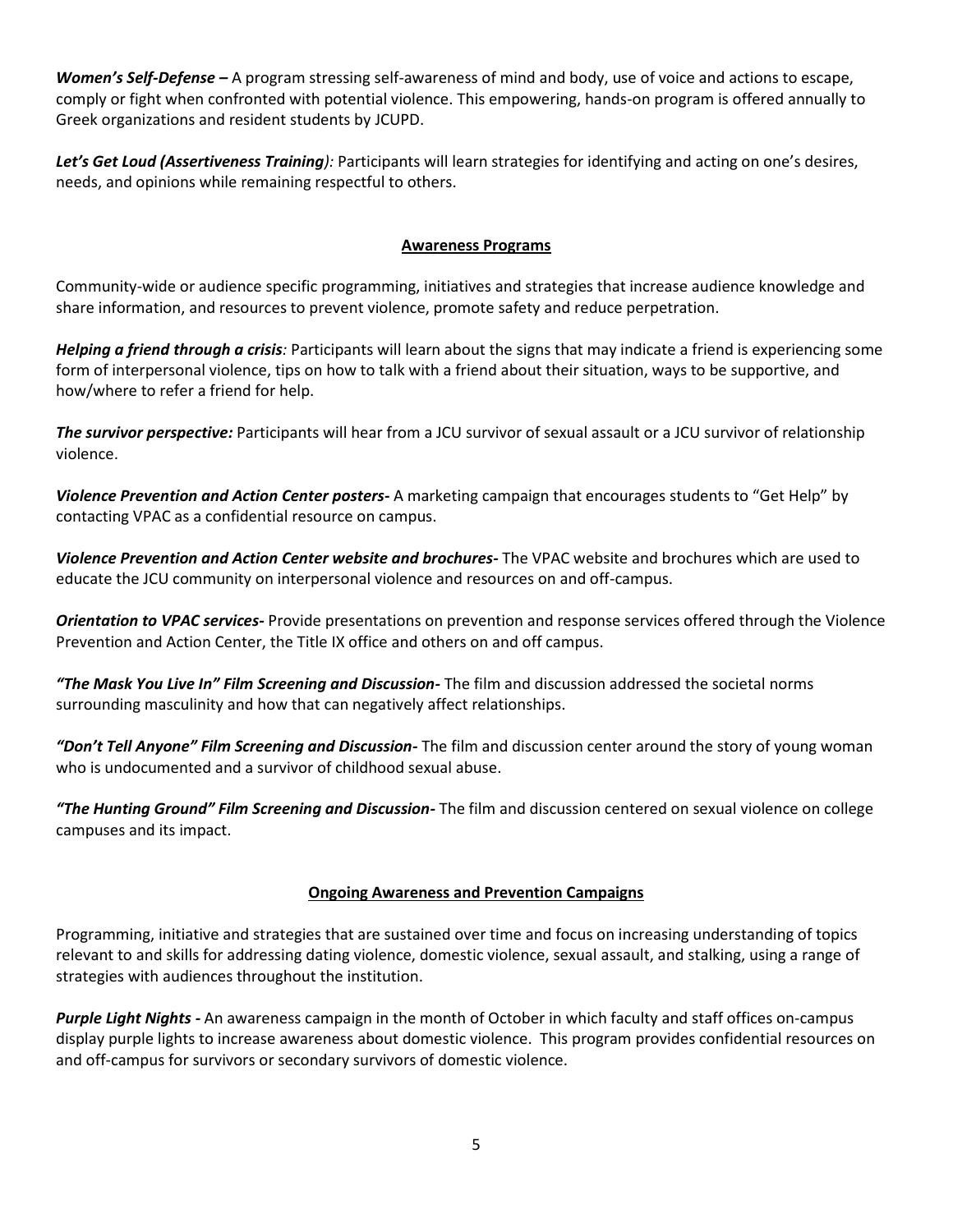*Imagination Theater -* This program is a live performance that uses improvisation, humor, and audience participation to explore the social pressures of relationships and sex in college while addressing the importance of obtaining consent and creating a safe environment. This program is presented to all incoming freshmen students during orientation week.

*JCU Athletic Team Trainings-* A VPAC partnership with Health Education & Wellness, JCU PD and JCU Athletics in which every academic year each NCAA Division III Athletic Team is trained on safe and positive Bystander Intervention techniques to intervene in situations involving sexual assault, domestic violence, dating violence, stalking, and/or highrisk drinking.

*White Ribbon Campaign-* An annual event in which male faculty, staff, and students hand out white ribbons to males of the JCU community as a, "Pledge to never commit, condone or remain silent about violence against women, girls, or children."

*Bystander Intervention Training for rising sophomores-* A partnership with VPAC, Office of Residence Life, Dean of Students Office, The Cleveland Rape Crisis Center provided training to rising sophomores on bystander intervention strategies for dating violence and sexual violence.

*New Student Orientation: College 101*- A set of skits about college life provided by upperclassman trained orientation staff to students and parents of incoming students. One skit covers sexual assault and confidential resources on-campus are discussed. At the end of the program, Orientation Staff answer questions that members of the audience have.

*New Student Orientation: Small Group-* Upper class JCU student orientation staff provide small group discussion to incoming freshman students on healthy relationships, consent, interpersonal violence and resources on and off-campus.

*Take Back the Night: March a Speak Out-* An annual program held in April for Sexual Assault Awareness month which includes a march around JCU's campus and survivor speak out.

*Training on responding to survivors of Interpersonal Violence-* A training program that provides students with resources on how to respond to survivors of interpersonal violence. The following groups have received training: Resident Assistants, Peer Health Advocates, Carroll Faith Community leaders, Orientation staff

*Mock Halls* **–** Scenario-based training exercise in which Resident Advisors respond to various scenarios including sexual or relationship violence and de-brief with appropriate resource staff.

*Army SHARP program* – All ROTC students participated in the Army's SHARP program (Sexual Harassment/Assault Prevention Program) which is an integration of sexual harassment and sexual assault training to address prevention at the earliest point in the continuum of harm.

*Haven-* Web-based program that uses a population level approach to educate all first year and transfer students on issues associated with sexual assault and relationship violence, taking into account their unique perspectives and experiences.

*Curriculum Infusion*- Interpersonal violence discussions integrated into academic courses. Various courses in the following departments: Sociology, Women and Gender Studies, Philosophy, Psychology, and Religious Studies

*Top 10 Things to Know About Staying Safe on Campus –* JCUPD presentation to new students during Streak Week covering how and when to call campus police, risks associated with drug and alcohol use, alcohol amnesty policy, and awareness, response and resources for interpersonal violence.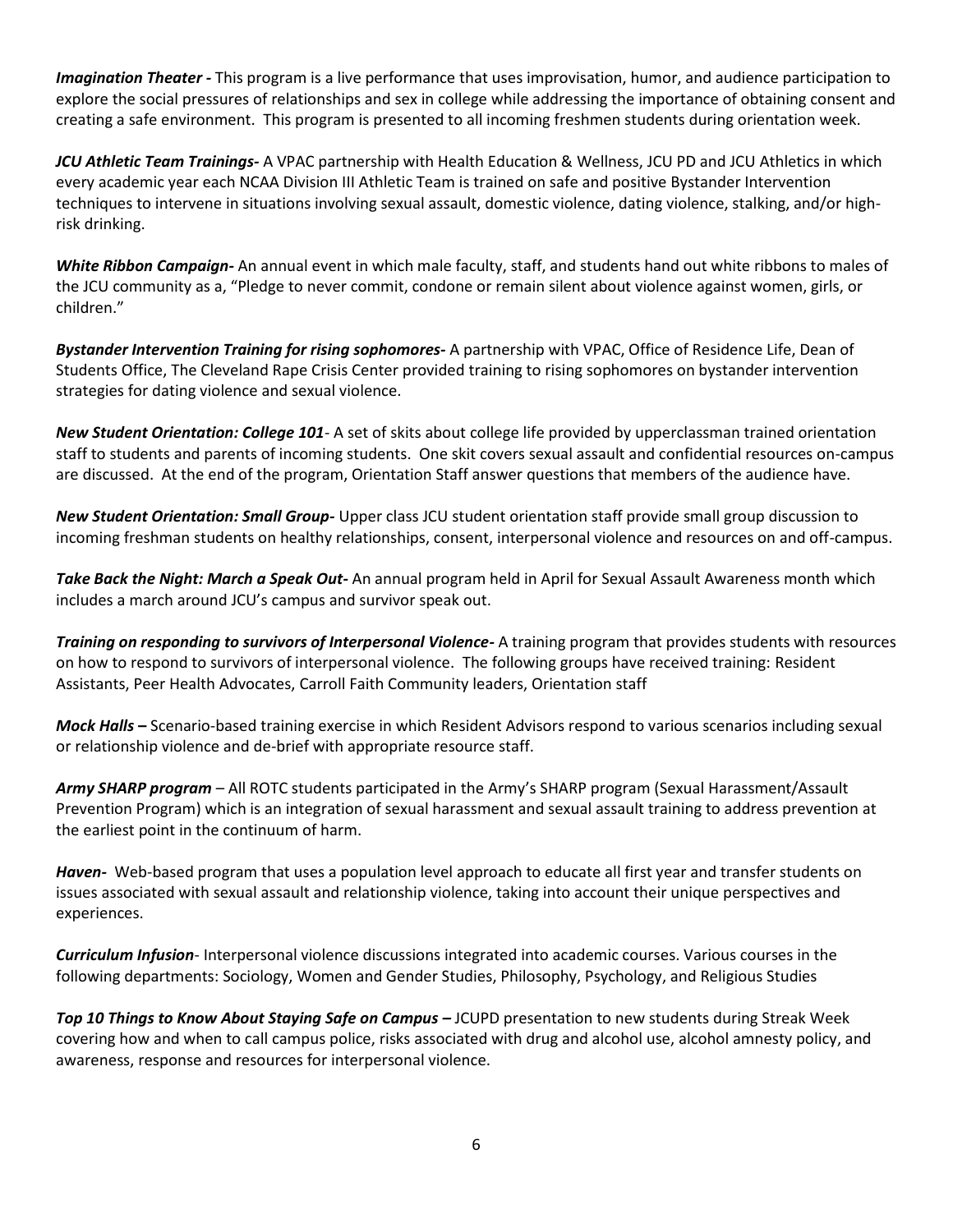#### **Peer Based Programming and Advocacy**

*Peer Health Advocates-* A peer-to-peer based programming model in which JCU students provide prevention programming on health and wellness topics to students. Programming topics include interpersonal violence, substance use and abuse, bystander intervention, mental health, nutrition and disordered eating.

*Take Back the Night-* A student organization at JCU that provides prevention and advocacy programming on interpersonal violence. The group is led by students with a goal of creating safe communities and respectful relationships through awareness events and initiatives.

# **Faculty/Staff Programs**

*Mock Halls –* Scenario-based training exercises in which Resident Advisors respond to various scenarios including sexual or relationship violence, and de-brief with appropriate resource staff.

*New Staff Orientation –* New staff are trained in recognizing and preventing sexual harassment and other forms of discrimination. They are also trained in their reporting obligations, processes and campus resources.

*Responding to Interpersonal Violence –* Resident Life staff and Resident Ministers are trained in recognizing, preventing and responding to incidents of interpersonal violence, including sexual assault, sexual harassment, dating and domestic violence and stalking. They are also trained in their reporting obligations and processes, as well as campus and community resources available.

*University Hearing Board Training* **–** The members of the Board were trained in hearing processes as it relates to Title IX requirements, the investigative process (including trauma-informed investigations) and VPAC services and resources.

*University Sexual Harassment Board Training* - The members of the Board were trained in hearing processes as it relates to Title IX requirements, the investigative process (including trauma-informed investigations) and VPAC services and resources.

*Safety Series –* JCUPD and the Risk Management Office conduct programming addressing how and when to contact JCUPD, how to respond in emergencies (active shooter, fire etc.) and general safety recognition, response and prevention strategies.

*Office Safety* – JCUPD and Risk Management provide risk assessment and safety training for offices, work groups related to personal safety, physical security and emergency response.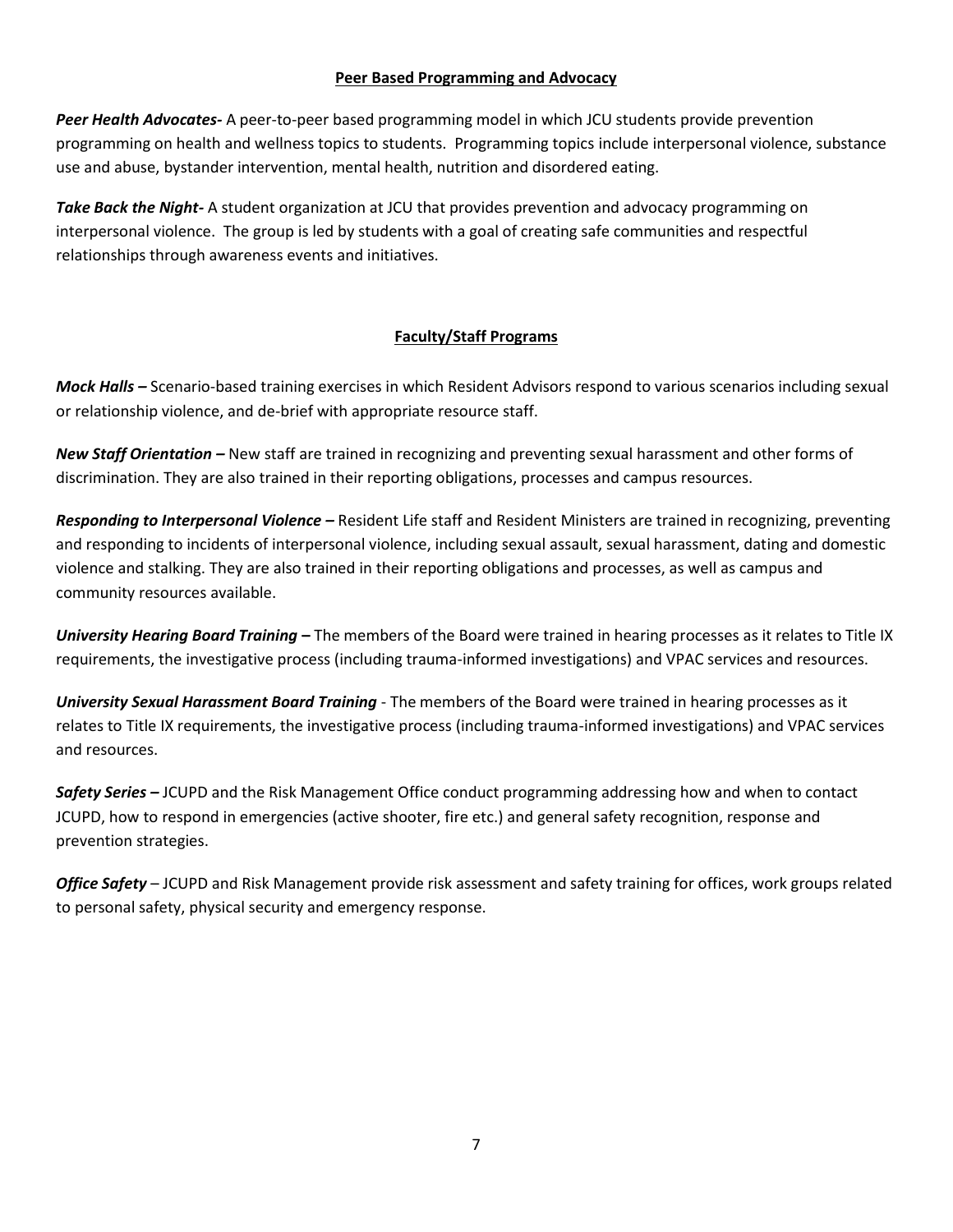#### **JOHN CARROLL UNIVERSITY SEXUAL HARASSMENT AND INTERPERSONAL VIOLENCE POLICY**

# I. **TITLE IX NOTICE OF NONDISCRIMINATION**

Title IX of the Education Amendments of 1972 protects individuals from discrimination based on sex/gender in any educational program or activity operated by recipients of federal financial assistance. Sexual harassment, which includes acts of sexual and interpersonal violence, is a form of sex discrimination prohibited by Title IX, as well as Title VII of the Civil Rights Act of 1964, as amended. John Carroll University does not discriminate on the basis of sex in employment, or in educational programs and activities that it operates. John Carroll University has appointed a Title IX Coordinator to oversee the University's response to Title IX complaints, develop training and education programs/materials for faculty, staff and students, as well as monitor trends and effectiveness of the University's Title IX educational efforts. Questions regarding Title IX should be referred to:

Kendra Svilar, Interim Title IX Coordinator John Carroll University Administration Bldg. Room 127-127a 1 John Carroll Blvd. University Heights, OH 44118 (216) 397-1559 [ksvilar@jcu.edu](mailto:ksvilar@jcu.edu)

Additional information and questions regarding Title IX also may be referred to the U.S. Department of Education's Office for Civil Rights by contacting 1-800-421-3481 or [OCR@ed.gov.](mailto:OCR@ed.gov)

# **II. PURPOSE:**

John Carroll University seeks to provide a community for faculty, staff and students that promotes personal growth and development in a safe and welcoming environment. The University is committed to the belief that respect for the rights and dignity of all people must be protected. This goal is an integral part of all aspects of University life, rooted in our Jesuit Catholic identity, and is essential to our academic community. The purpose of this policy is to help ensure that John Carroll University provides an environment free from acts of sexual harassment and interpersonal violence for all members of the community. The policy defines sexual harassment and interpersonal violence, which are subject to resolution using the University's Title IX Complaint Resolution Process.

# **III. SCOPE:**

This policy applies to all students, faculty, staff, and volunteers – whether full-time or part-time; vendors; contractors; visitors; and guests, whether the behavior(s) took place on University property, online, or at offcampus University-related programs, activities or events, including,

but not limited to, study abroad programs, internships and immersion experiences. This policy also applies to any off-campus conduct and to actions online that affect a substantial University interest. A "substantial University interest" is defined to include any one or more of the following:

A. Any action that constitutes a criminal offense as defined by federal, state, or local law whether the action takes place on the University's property or elsewhere;

B. Any situation in which it appears that the responding party may present a danger or threat to the health or safety of others;

C. Any situation that significantly impinges upon the rights, property or learning opportunities of a University community member or members or significantly breaches the peace and/or causes social disorder;

D. Any behaviors that occur off University property that cause a substantial on-campus disruption;

E. Any situation that is detrimental to the educational interests or mission of the University; and/or

F. Any online postings or other electronic communication, including cyber-bullying, cyber- stalking, cyberharassment, etc., including those occurring outside of the University's control (e.g., not on University networks,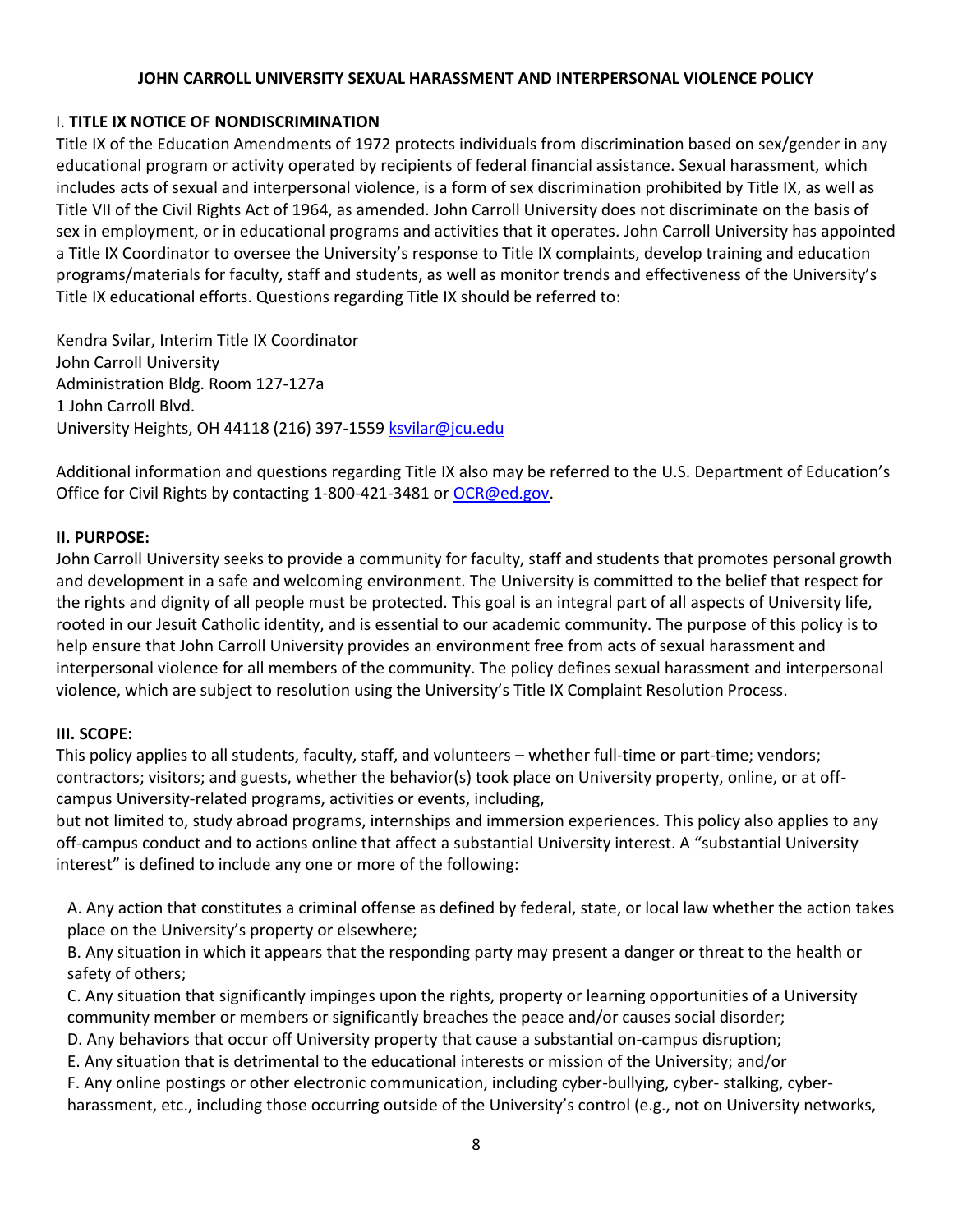websites or between University email accounts) when those online behaviors cause or have the potential to cause a substantial on-campus disruption.

# **IV. DEFINITIONS:**

(A) "Deputy Title IX Coordinator": a University employee who has been assigned the responsibility of receiving reports and complaints of sexual harassment and sexual discrimination falling under Title IX.

(B) "Reporting Party": the recipient of the behavior who claims that this policy has been violated.

(C) "Responding Party": the person or entity accused of violating this policy.

(D) "Responsible Employee": any University employee who meets at least one of the following criteria: (1) has the authority to take action to redress sexual harassment violence or other sexual misconduct; (2) has been given a duty of reporting incidents of sexual harassment or other sexual misconduct to the Title IX Coordinator or a Deputy Title IX Coordinator; or (3) is an employee whom an individual could reasonably believe has the above authority or duty. Under the University's Mandatory Reporting Policy, all University employees are deemed Responsible Employees with a mandated responsibility to report incidents related to Sexual Harassment or Interpersonal Violence, except for these professionals acting in their capacity: doctors; nurses acting under the direction of a doctor; licensed counselors; or ordained members of the clergy.

(E) "Third Party Reporter": any person who was not the recipient of the behavior and reports an incident. This can include witnesses or Responsible Employee reporters.

(F) "Title IX Coordinator": the University employee having primary responsibility for tracking and overseeing reports and complaints of sex discrimination and sexual harassment falling under Title IX.

# **V. POLICY ON SEXUAL HARASSMENT AND INTERPERSONAL VIOLENCE:**

# **A. Policy Statement**

Students, staff and faculty are entitled to a working environment and educational environment free of discriminatory harassment. Sexual harassment, which includes acts of sexual or interpersonal violence, is a type of sex discrimination. Sexual harassment and interpersonal violence violate basic human dignity and impede the fundamental mission of the University. In keeping with its commitment to social justice and the basic dignity of all persons, John Carroll University condemns and will not tolerate acts of sexual harassment or interpersonal violence on University property or at locations off University property, including University-sponsored or University-related programs, activities and events. Therefore, any member of the campus community, guest or visitor who acts to deny, deprive or limit the educational, employment, residential and/or social access benefits or opportunities of any member of the University community on the basis of sex/gender or an act of interpersonal violence is in violation of this policy. This policy is subject to resolution using the University's Title IX Complaint Process. When brought to the attention of the University, any such discrimination will be appropriately remedied by the University according to the procedures outlined in the Title IX Complaint Resolution Process. The University's response will be to act to end the discrimination, prevent its recurrence, and remedy the effects on both the individuals and the University community. This policy shall serve as the only internal University forum of resolution and appeal of sexual harassment and interpersonal violence reports.

# **B. Academic Freedom**

The University's policy is not meant to inhibit or prohibit educational content or discussions inside or outside of the classroom that include relevant, but controversial or sensitive, subject matters protected by academic freedom. Each faculty member may consider in classes any topic relevant to the subject matter of the course as defined by the department or academic dean. Classroom topics also must be in balance with the rights of others not to be sexually harassed and conducted in accord with the norms of the discipline. If there are questions about whether the course material or the manner in which it is presented falls within the definition of sexual harassment, the concerned party should contact the Title IX Coordinator or Designated Deputy Title IX Coordinator.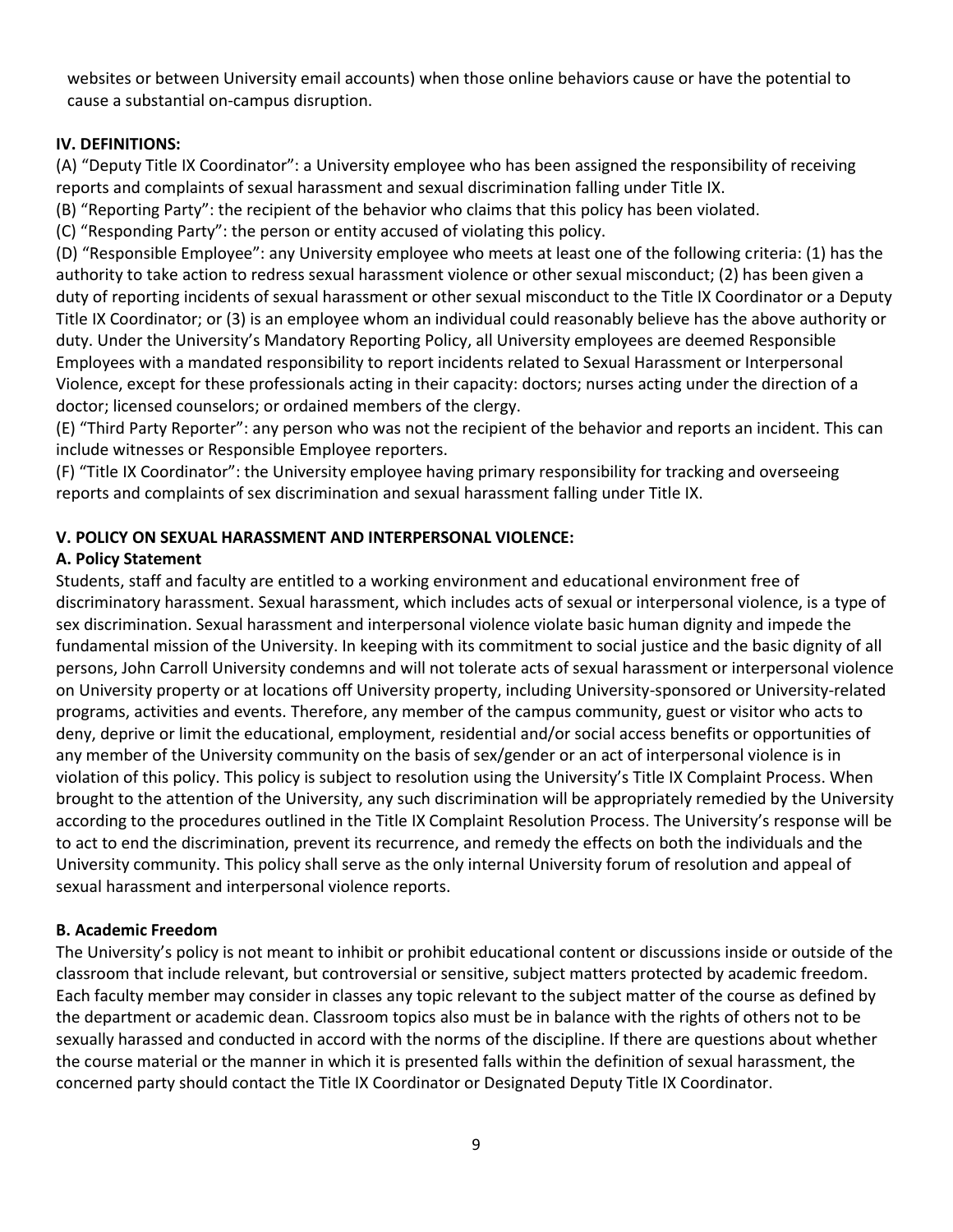# **C. Discriminatory Harassment**

Sexual harassment, sexual misconduct, and interpersonal violence are forms of discriminatory harassment and are prohibited by this policy. Acts of sexual harassment, sexual misconduct and interpersonal violence may be committed by any person upon any other person, regardless of the sex, gender or sexual orientation of those involved. Acts may include name-calling, graphic or written statements (including the use of cell phones or the Internet), or other conduct that may be physically threatening, harmful, or humiliating. Such harassment does not have to include intent to harm, be directed at a specific target, or involve repeated incidents.

Acts of Sexual Harassment and Interpersonal Violence violate this policy when they create a hostile environment, as defined in Section V (D) (2) below. However, the University will remedy all forms of sexual harassment and interpersonal violence when reported, whether or not the harassment rises to the level of creating a hostile environment. Harassment that does not rise to the level of creating a hostile environment may be addressed through respectful conversation, remedial actions, education or conflict resolution. For further assistance with these options, please contact the Title IX Coordinator.

# **D. Sexual Harassment**

Sexual Harassment is defined as:

Any unwelcome verbal, written, pictorial, online and/or physical conduct that is based on sex and/or gender or that is sexual in nature. Forms of Sexual Harassment that are prohibited by this policy include Quid Pro Quo Sexual Harassment and Hostile Environment Sexual Harassment.

# (1) *Quid Pro Quo* Sexual Harassment:

Unwelcome sexual advances, requests for sexual favors, and other verbal or physical conduct of a sexual nature by a person having power or authority over another when submission to such conduct is made either explicitly or implicitly a term or condition of employment, educational benefits, academic grades or opportunities, living environment or participation in a University activity.

# (2) *Hostile Environment* Sexual Harassment

Any unwelcome verbal, written, pictorial, online and/or physical conduct that is based on sex and/or gender or is sexual in nature that:

a. is sufficiently serious (i.e., severe, pervasive, or persistent) and objectively offensive so as to deny or limit a person's ability to participate in or benefit from the University's programs, services, opportunities, or activities; or b. when such conduct has the purpose or effect of unreasonably interfering with an individual's employment or educational experience.

A hostile environment can be created by anyone involved in a University program or activity (e.g., staff, faculty students, campus visitors or guests). Mere offensiveness is not enough to create a hostile environment. Although repeated incidents increase the likelihood that harassment has created a hostile environment, a serious incident, such as non- consensual sexual intercourse or non-consensual sexual touching, even if isolated, can be sufficient.

# **E. Sexual Misconduct**

The University considers Non-Consensual Sexual Intercourse violations, including but not limited to forced sexual intercourse, to be the most serious form of Sexual Misconduct, and therefore typically imposes the most severe sanctions on such violations, including suspension or expulsion for students and termination for employees. However, the University reserves the right to impose any level of sanction, ranging from a reprimand up to and including suspension or expulsion/termination for any act of sexual misconduct, interpersonal violence or other gender-based offenses including relationship (dating and/or domestic) violence, non- consensual sexual contact and/or stalking, based on the facts and circumstances of the particular allegation.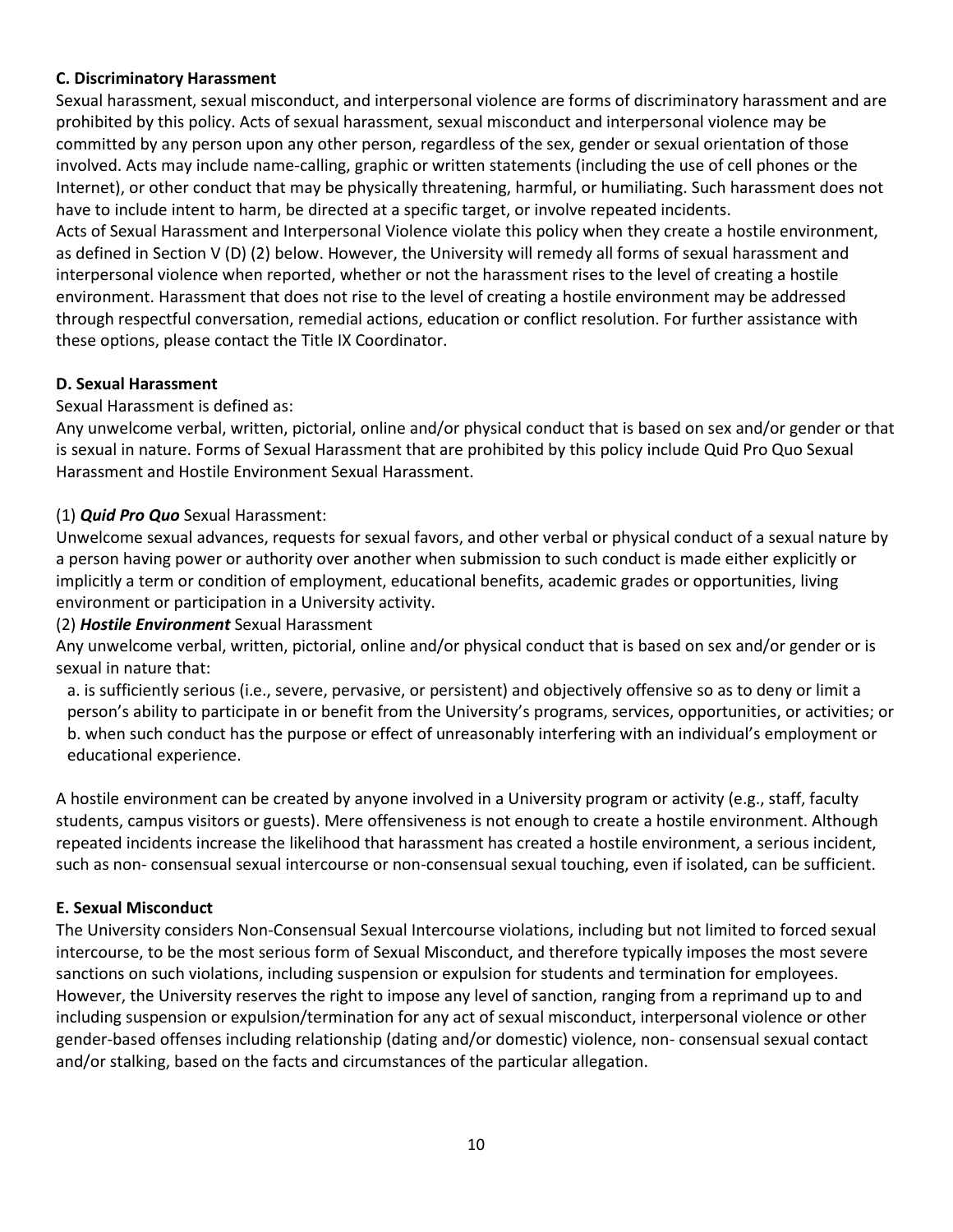# **1**. **Sexual Misconduct Violations**

Sexual misconduct in violation of this policy includes the following:

a. The two types of sexual harassment described in Section V.D.1 and 2 above.

b. Non-Consensual Sexual Intercourse: Any sexual penetration (anal, oral or vaginal), however slight, with any object or body part, by any person upon any other person, without consent.

c. Forced Sexual Intercourse: Any sexual penetration (anal, oral or vaginal), by any object or body part, by a person upon any other person, that occurs as a result of physical force.

d. Non-Consensual Sexual Contact: Any unwelcome intentional sexual touching. This includes any contact with the breasts, buttocks, groin, genitals, mouth or other bodily orifice of another, as well as the touching of another with any of these body parts, by a person upon any other person, without consent.

e. Sexual Exploitation: Taking non-consensual or abusive sexual advantage of another for one's own advantage or benefit, regardless of whether such behavior constitutes one of the other sexual misconduct offenses. Examples include, but are not limited to:

i. Non-consensual recording: Non-consensual digital, video or audio recording of sexual activity or nakedness (full or partial). This includes the unauthorized sharing or distribution of digital, video or audio recording of sexual activity or nakedness (full or partial).

ii. Compelling Prostitution: Forcing or inducing another individual to engage in sexual activity for hire. iii. Voyeurism: Engaging in secretive observation of another for personal sexual pleasure or engages in nonconsensual video or audio recording of sexual acts or nakedness. This behavior is a form of sexual misconduct and violates the dignity of the affected party (ies), even if the person secretively viewed or recorded may be unaware of the observation or recording.

iv. Exposure: Disrobing or exposure of one's breasts, buttocks, groin or genitals without the consent of the other person, or inducing another to disrobe or to expose their breasts, buttocks, groin or genitals to another person without their consent.

v. Administering alcohol/drugs: Administering alcohol or drugs to another person without their knowledge or consent in an attempt to facilitate sexual contact.

# **2**. **Interpersonal Violence Violations**

Interpersonal Violence is when one person exerts power and control over another through physical, sexual, or emotional threats or actions, economic control, isolation, or other kinds of coercive behavior. Some different types of interpersonal violence prohibited by this policy include:

a. Threats or Causing Physical Harm/Abuse: Threatening or causing physical harm, extreme verbal abuse or other conduct that threatens or endangers the health or safety of any person on the basis of sex/gender or is associated with an act of interpersonal violence.

b. Intimidation: implied threats or acts that cause an unreasonable fear of harm in another on the basis of sex/gender or are associated with an act of interpersonal violence.

c. Hazing: any planned/executed action or activity, based on sex or gender, by or against an active member, associate member, new member, pledge or potential member of an organization or group that inflicts physical or mental harm, distress, anxiety, or which may demean, degrade, embarrass or disgrace any person, regardless of location, consent or intention of participants, is prohibited. Hazing that falls outside this policy (i.e., is not based on sex/gender or an act of interpersonal violence) may nonetheless violate other University policies.

d. Bullying: repeated, severe, and/or aggressive behavior likely to intimidate or intentionally hurt, control or diminish another person, physically or mentally on the basis of actual or perceived sex and/or gender. Bullying that falls outside this policy (i.e., is not based on sex/gender or an act of interpersonal violence) may nonetheless violate other University policies.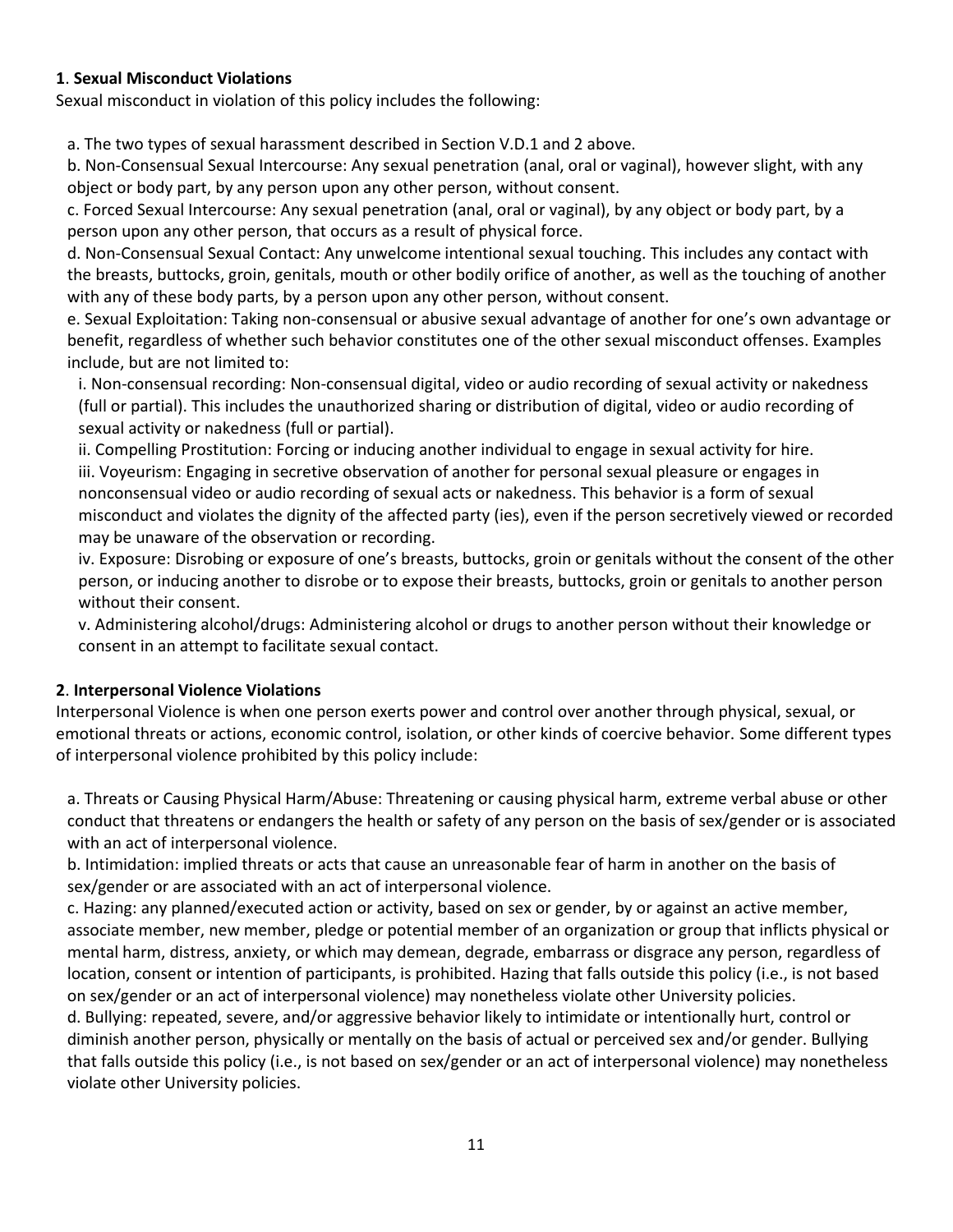e. Relationship Violence: behavior used to establish power and control over another individual using fear, intimidation, violence and/or threat of physical violence. These behaviors can include, but are not limited to, physical, verbal, emotional, financial or sexual abuse. Examples of abuse may include, but are not limited to, hitting, punching, slapping, throwing objects, biting, yelling, name-calling, belittling, threatening violence, stealing money, destroying possessions, isolating or committing sexual violence. Relationship violence can occur between casual or intimate partners, former partners or family members.

f. Stalking: a pattern of two or more incidents of unwanted attention, harassment, contact or other misconduct directed at a specific person based on sex/gender or sexual orientation that is unwelcome and would cause reasonable persons to fear harm to their physical health, mental or emotional health, safety, friends, family or property. Stalking may take many forms, including, but not limited to, persistent calling, texting, instant messaging, posting on a social networking site, monitoring behavior, taking pictures or physical stalking.

# **3**. **Other Policy Violations**

A violation of any other University rule or policy, when motivated by the individual's actual or perceived sex or gender may be pursued using this policy and process. Note that violations of other University rules or policies that do not constitute a violation of this policy (e.g., a violation not motivated by unlawful discrimination or harassment based on sex/gender, sexual orientation or an act of interpersonal violence) may nonetheless trigger corrective action or sanctions under another University policy or policies. Objectionable conduct that does not rise to the level of sex/gender discrimination or that is of a generic nature not on the basis of sex/gender or an act of interpersonal violence may not result in the imposition of sanctions/corrective action under this University policy, but may be addressed through other policies and may include remedial actions, education and/or conflict resolution mechanisms. For assistance with conflict resolution, individuals should contact the Title IX Coordinator, who may refer the parties to the Dean of Students for students, to the appropriate department chair or Dean for faculty, or to the Human Resources Department for staff.

# **F. JCU Consent Standard**

# 1. **Consent**

Whether sexual misconduct has occurred depends in part on whether consent exists.

a. Consent is granted when a person freely, actively and knowingly agrees at the time to participate in a particular sexual act with a particular person.

b. Consent is mutually understandable words and/or actions that demonstrate a willingness to participate in mutually agreed-upon activity at every stage of that sexual activity.

c. Consent is mutually understandable when a reasonable person would consider the words and/or actions of the parties to have reached agreement to engage in the particular sexual activity.

d. In the absence of mutually understandable affirmative words or actions, it becomes the responsibility of the initiator (the person who wants to engage in a specific sexual activity) to obtain effective consent from the other partner.

e. Consent has time boundaries. Consent at one time does not imply consent at any other time.

f. The existence of a dating/romantic relationship between the persons involved or the fact of a previous sexual relationship does not automatically establish consent for future sexual activity.

- Consent does not exist if:

a. Agreement is only inferred from a person's silence or lack of resistance; there is threat of physical force, harm or intimidation; or there is coercion.

b. The person is under the age of 16.

c. Someone engaging in sexual behavior knew or should have known that the other person was incapacitated. Regardless of the state of the Responding Party, the University will use the perspective of a "sober and reasonable person" in determining whether one should have known about the impact of the use of alcohol; drugs; the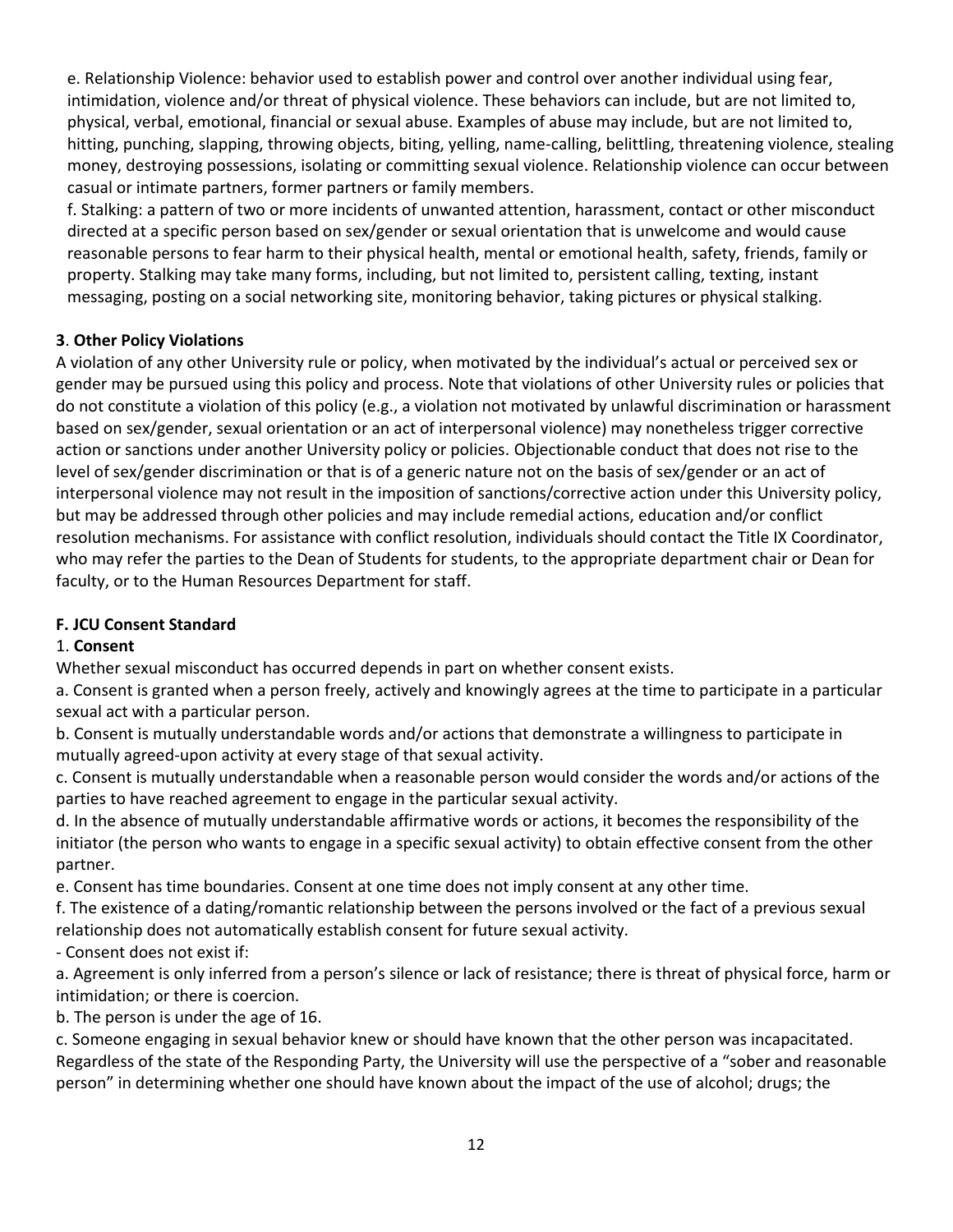deceptive administering of any drug, intoxicant or controlled substance; mental illness, etc. on another's ability to give consent.

# **2**. **Incapacitation**

Incapacitation exists when a person is unaware, blacked out, asleep, unconscious, unable to make rational/reasonable decisions and/or otherwise physically or mentally helpless to give effective consent. Indicators of incapacitation include, but are not limited to: outrageous/unusual behavior; inability or diminished ability to accurately discern one's environment (who, what, where, when and/or how); slurred speech; vomiting; severe intoxication; loss of voluntary motor skills; loss of involuntary motor skills; disjointed speech patterns (unable to follow a conversation or verbalize complete thoughts); and/or sleepiness that demonstrates an inability to control one's ability to stay awake. Because incapacitation may be difficult to discern, the person seeking the sexual behavior is strongly encouraged to err on the side of caution; i.e., when in doubt, assume the other person is incapacitated and therefore unable to give effective consent.

# **3**. **Coercion**

Coercion exists when a person engages in threats, sexual pressuring or oppressive behavior to force another person to engage in unwanted sexual activity. Real or perceived power differentials between the individuals involved may create an atmosphere conducive to coercion. (Coercion can be differentiated from seduction by a repetition of the coercive activity in the face of resistance, the degree of pressure applied, or the initiator's knowledge that the pressure is unwanted.)

When one party has any professional responsibility for another's academic or job performance or professional future (i.e. faculty member and student, supervisors and employees etc.), consent may be difficult to assess, may be deemed not possible, and may be construed as coercive.

# **G. Retaliation**

Retaliation is defined as any adverse action taken against a person reporting sexual harassment or participating in the process under this policy or related procedures because of their report or their participation in the process. The University strictly prohibits retaliation against an individual for reporting sexual harassment, supporting a party bringing a claim of sexual harassment, participating in a sexual harassment investigation or providing information as a witness to an incident of sexual harassment. Retaliation includes any adverse action taken by the Responding Party or the Reporting Party or other related persons, including but not limited to, friends and relatives. Retaliation is a serious violation of University Policy and will be treated as a separate instance of harassment or discrimination under this Policy. Acts of alleged retaliation should be reported immediately to the Title IX Coordinator and will be promptly investigated. The University will take appropriate steps to help protect individuals who may be subjected to retaliation. An adverse action is retaliatory only if it is taken because the person participated in a protected activity. Note that using the Title IX Complaint Process in bad faith, i.e., with deliberately false allegations and/or malicious accusations of harassment, is not a protected activity.

# **VI. INTERIM OR REMEDIAL ACTION**

The University may implement initial (and/or interim) remedial and responsive and/or protective actions as appropriate upon notice of alleged sexual harassment, retaliation and/or discrimination, and will take additional prompt remedial and/or disciplinary action with respect to any member of the community, guest or visitor who has been found to engage in sexually harassing or discriminatory behavior or retaliation. The remedial, responsive and/or protective actions could include but are not limited to: no contact directives; providing counseling and/or medical services; academic support; interim suspensions; living arrangement adjustments; providing a campus escort; academic or work schedule and assignment accommodations; safety planning; issuing no-trespass orders; and/or referral to campus and community support resources. The University may also impose interim separation or suspension, as provided for under other University policies or procedures. Note that, even where a violation of this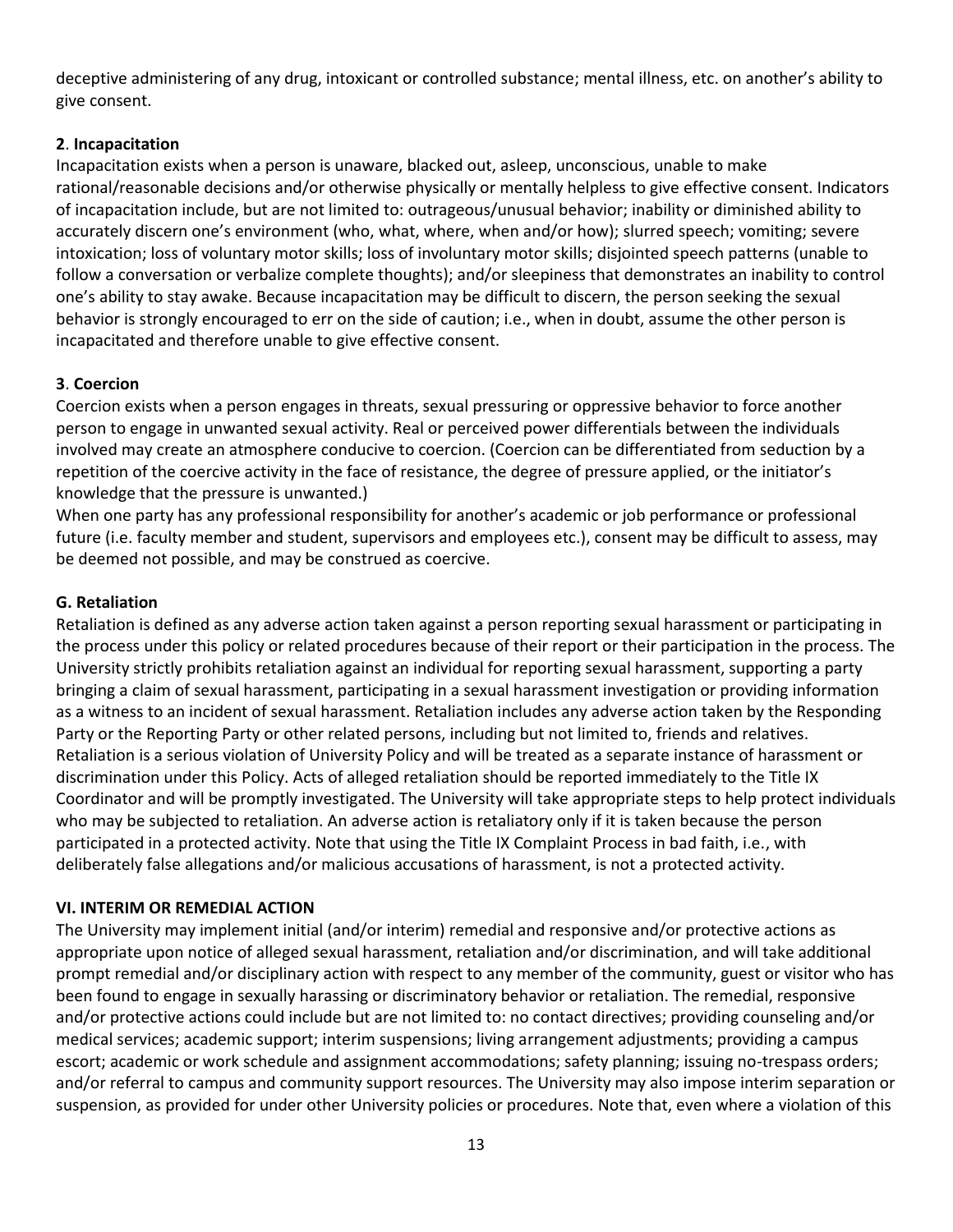policy is not found to have occurred, the University may recommend that mediation, counseling or other restorative steps be taken, or, if another University policy has been violated, referral to another process to implement corrective action as appropriate.

# **VII. REPORTING AND CONFIDENTIALITY**

# **A. Reporting Options**

The University strongly encourages persons who experience sexual harassment, sexual misconduct or interpersonal violence to report the harassment or misconduct. Reports of discrimination or harassment in violation of this policy can be made to the Title IX Coordinator or a Deputy Title IX Coordinator in person, by phone or online using the form located at[: http://sites.jcu.edu/title-ix/.](http://sites.jcu.edu/title-ix/) To avoid a conflict of interest, any allegations of discrimination by the Title IX Coordinator should be reported directly to the Provost and Academic Vice President of the University.

# **B. Confidentiality**

Complaints and concerns may also be shared with University community members, but whether they can keep the matter confidential or must tell (and how much) the Title IX Coordinator or one of the Deputy Title IX Coordinators depends on their reporting responsibilities. In order to make informed choices when consulting campus resources, one should be aware of confidentiality and mandatory reporting requirements, which are explained in further detail in Sections 1-3 below. On campus, some resources may maintain confidentiality, offering options and advice without any obligation to inform University officials or an outside agency or individual unless the complainant requests that the information be shared. Other campus resources, such as JCUPD or "Responsible Employees" as referenced in Sections 2 and 3 below, cannot by law provide confidentiality (although they will make reasonable efforts to limit disclosure of information so as to protect privacy).

By making a complaint to a Non-Confidential Formal Reporting Option, one is initiating formal action by the University. The following describes the reporting options and confidential resources available at the University:

# **1. Privileged and Confidential Communications for All Title IX Sex/Gender and Interpersonal Violence Reports**

If a party who has experienced an incident of sexual harassment or interpersonal violence does not desire action by the University and would like the details of the incident to be kept confidential, but desires to confide in someone, the party may speak with:

- a. a counselor at the University Counseling Center;
- b. a doctor, or nurse acting under a doctor's direction at the University Health Center;

c. an ordained member of the clergy (priest) acting in the context of pastoral care/spiritual advising; or d. off-campus local rape crisis counselors, domestic violence resources, local or state assistance agencies. University employees who fall within this category will submit anonymous statistical information to JCUPD or the Title IX Coordinator for Clery Act (Campus Crime Statistics Act) purposes unless they believe it would be harmful to their client, patient or spiritual advisee, but will not otherwise share the information. Confiding in someone within this category does not trigger an investigation or other action by the University.

# **2. Non-Confidential but "Private" Communications**

Non-Confidential but Private resources for discussing claims of sex/gender misconduct or interpersonal violence include any staff member who works for the University Counseling Center, Health Center, VPAC or Campus Ministry. These resources are initially required to provide a limited report to the Title IX Coordinator that includes the nature, date, time and general location of the incident, but these resources do not share any personally identifiable information in the report unless the disclosing party gives permission, except in the rare event that the incident reveals a need to protect the immediate safety of the disclosing party and/or other members of the University community. Immediate safety concerns could include a pattern of alleged conduct, predation, weapons,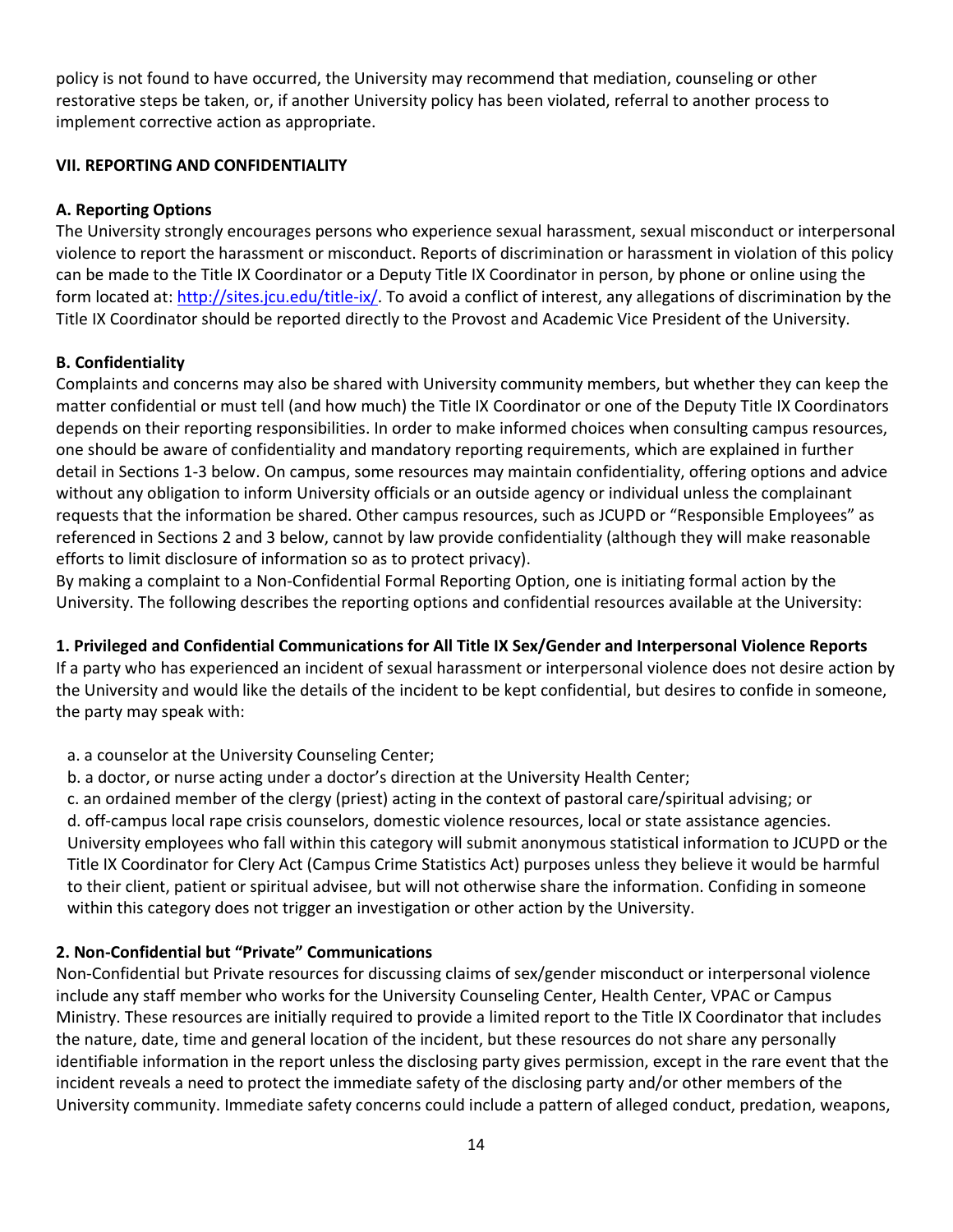violence or threat. Unlike the confidential resources listed in Section VII.A, these resources are required to report as described above under the University's Mandatory Reporting Policy and cannot guarantee confidentiality. If a party who wishes to discuss an incident is unsure of someone's duties and ability to maintain privacy, one should ask that person about confidentiality before talking to them.

# **3. Non-Confidential Formal Reporting Option for Title IX – Sex/Gender and Interpersonal Violence Claims**

A party wishing to initiate an investigation or other action by the University is encouraged to speak to a "responsible employee" to make a formal report concerning incidents of sexual misconduct. Under the University's Mandatory Reporting Policy, all University employees, except those identified in VII.(B)(1) of this policy, are designated as "mandatory reporters" and have a duty to report incidents of possible sexual discrimination, sexual harassment or interpersonal violence to the Title IX Coordinator. This makes all employees "Responsible Employees" when it comes to reporting incidents of sex/gender misconduct or interpersonal violence. When a party informs a "Responsible Employee" about an incident involving sexual misconduct, the Responsible Employee is required to report all relevant details about the incident to the University's Title IX Coordinator or designee. This includes the names of the Reporting Party (ies), alleged Responding Party (ies), witnesses and any other relevant facts, including the date, time and specific location (if known).

# **4. Requests for Confidentiality**

A party's request for confidentiality or that no investigation be pursued should be made to the Title IX Coordinator or to the Responsible Employee at the time the report is made. The Responsible Employee will then inform the Title IX Coordinator of the request, which request will be weighed by the Title IX Coordinator, based on relevant information that may be received in consultation with others involved in monitoring University safety matters, against the University's obligation to provide a safe, non-discriminatory environment for all members of the University community, including the reporting party. However, honoring such a request for confidentiality may limit the University's ability to meaningfully investigate and pursue conduct action against an accused individual. Reporting parties have the right, and can expect, to have reports taken seriously by the University when formally reported, and to have those incidents investigated and properly resolved through these procedures. When a responding party is found in violation, the University will act to end the discrimination, prevent its recurrence and remedy its effects. Non-Confidential Formal Reporting still affords privacy to the reporting party, and only a small group of officials who need to know will be told. Information will be shared as necessary with investigators, witnesses and the responding party. The people with this knowledge are charged with preserving a reporting party's rights and privacy to the extent reasonable in order for an adequate, reliable and impartial investigation to be conducted.

# **C. Reporting of Instances Involving Minors**

Sexual harassment, sexual misconduct or interpersonal violence involving a minor who is a student will be processed consistent with this Policy. Anyone witnessing or otherwise knowing of a violation of this policy that involves a non-student individual under the age of 18, or under the age of 21 and physically or mentally impaired, should refer to the University's Minors on Campus Policy. Any observed violations of that policy should be reported to the Title IX Coordinator and/or to JCUPD and the person in charge of the program. Whether involving a student or non-student, the University, the Title IX Coordinator, and/or privileged and confidential resources also may be required to report sexual misconduct involving a minor to Cuyahoga County's Children & Family Services at (216) 431-4500.

# **VIII. REPORTING TO POLICE AND FEDERAL TIMELY WARNING OBLIGATION**

There may be instances in which sexual harassment or sexual misconduct constitutes a criminal act. Anyone who has experienced sexual misconduct that they believe may constitute a crime may choose to contact at any time the JCU Police Department or a local police jurisdiction where the sexual misconduct occurred. Choosing not to pursue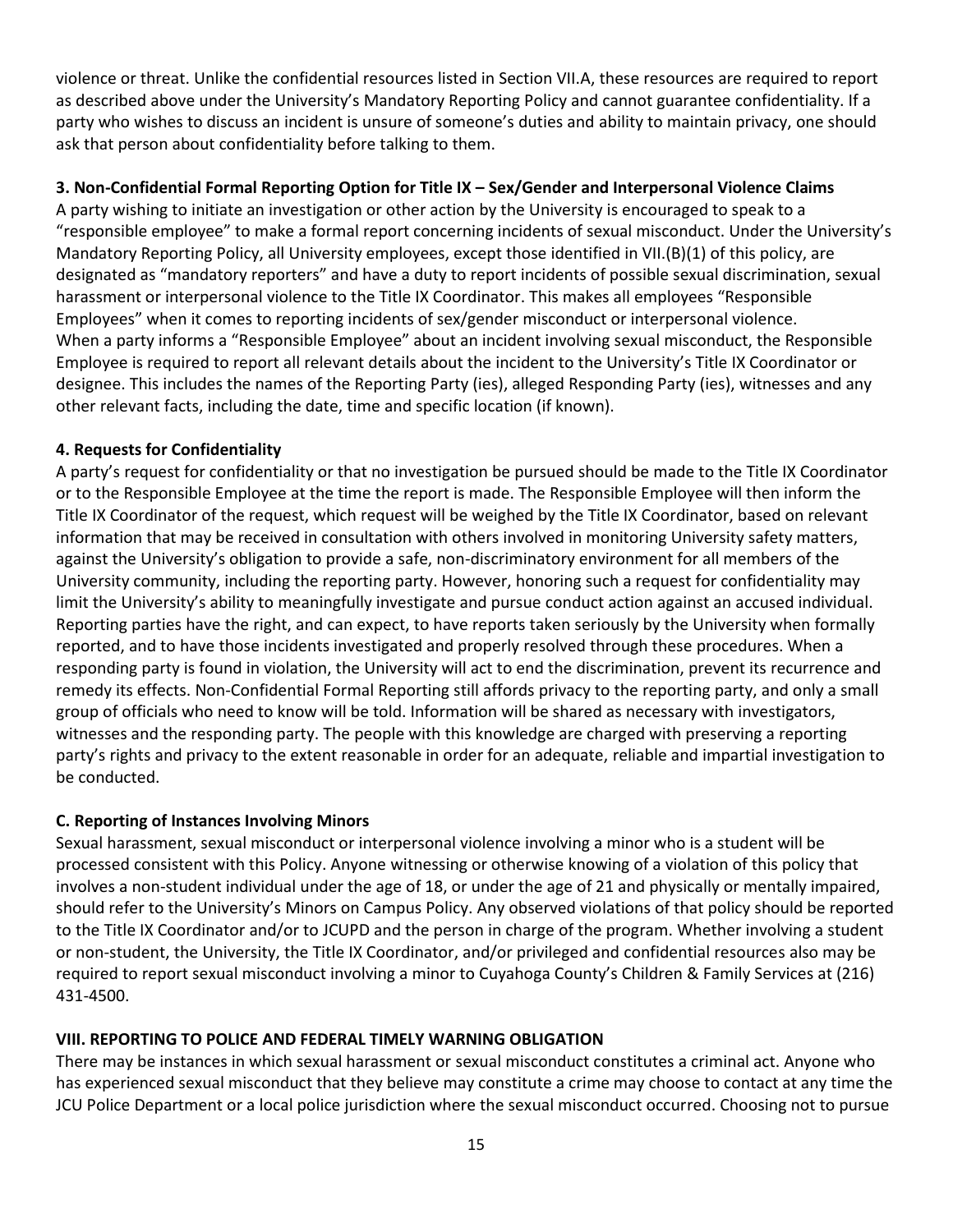criminal action does not alter the responsibility of the University to investigate and take appropriate action related to the report of sexual harassment or sexual misconduct. Parties reporting sexual misconduct or interpersonal violence should be aware that under the Clery Act, the University via JCUPD must issue timely warnings for incidents reported to them that pose a substantial threat of bodily harm or danger to members of the campus community. The University will undertake reasonable efforts to ensure that a Reporting Party's name and other identifying information is not disclosed in any timely warning, while still providing enough information for community members to make safety decisions in light of the potential danger.

#### **Title IX Reporting Offices for Incidents of Sexual Harassment and Interpersonal Violence**

Any incidents of sexual harassment and interpersonal violence should be reported to the Title IX Coordinator. Incidents can also be reported to a designated Deputy Title IX Coordinator for a particular constituency.

#### *All Complaints and Complaints Involving Visitors*

Kendra Svilar Title IX Coordinator Administration Bldg. Room 130D 1 John Carroll Blvd. University Heights, OH 44118 216-397-1559 [ksvilar@jcu.edu](mailto:ksvilar@jcu.edu)

# *Complaints Involving Faculty*

James Krukones, PhD, Deputy Title IX Coordinator, Associate Academic Vice President Administration Bldg. Room 133E 1 John Carroll Blvd. University Heights, OH 44118 216-397-4762 [jkrukones@jcu.edu](mailto:jkrukones@jcu.edu)

# *Complaints Involving Students*

Sherri Crahen, PhD, Deputy Title IX Coordinator, Associate Vice President for Student Affairs & Dean of Students Lombardo Student Ctr. Room 207A 1 John Carroll Blvd. University Heights, OH 44118 216-397-3010 [scrahen@jcu.edu](mailto:scrahen@jcu.edu)

#### *Complaints Involving Staff*

Lori Sprague, Deputy Title IX Coordinator, Assistant Director of Human Resources Rodman Hall Room 138 1 John Carroll Blvd. University Heights, OH 44118 216-397-4962 [lsprague@jcu.edu](mailto:lsprague@jcu.edu)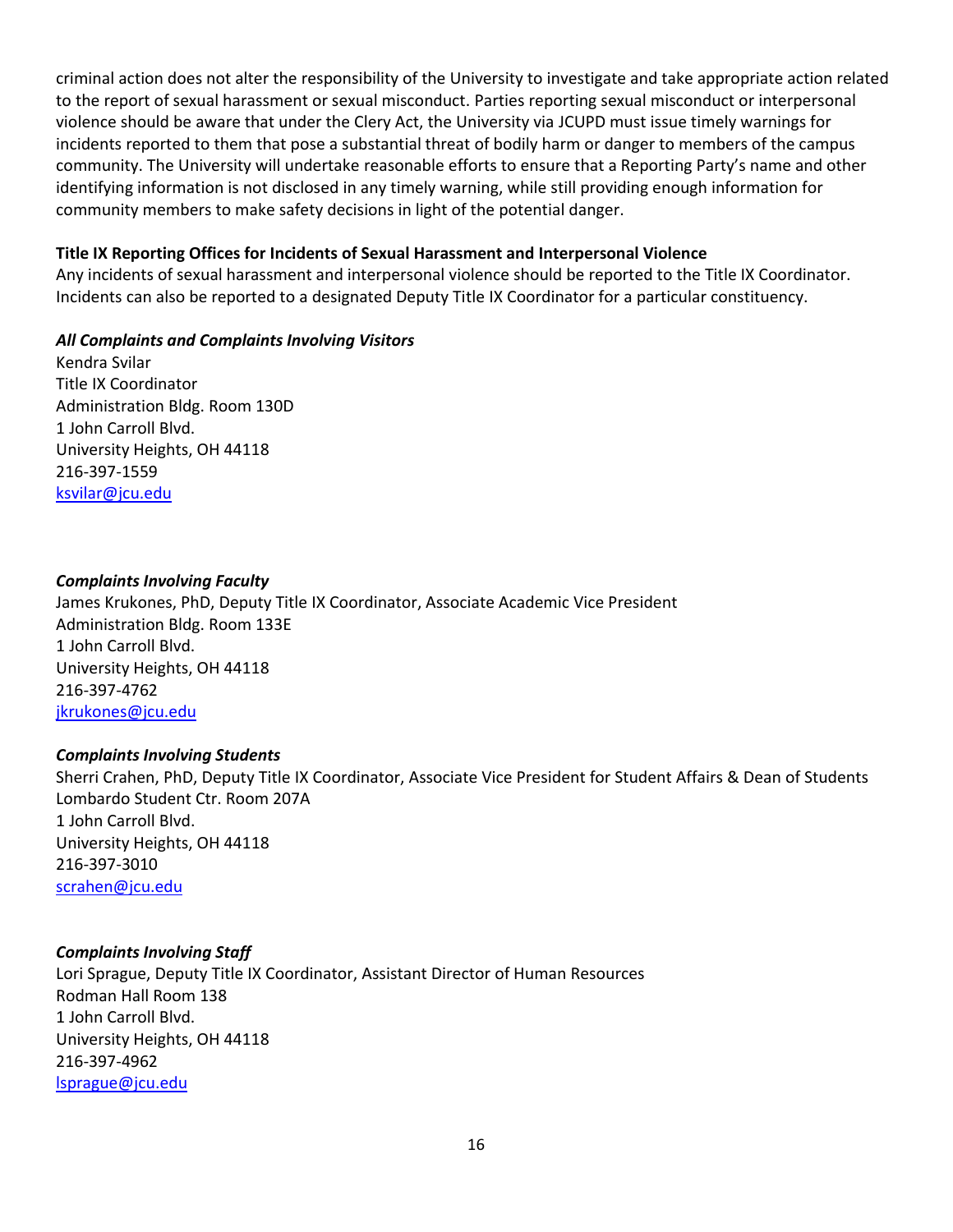# *Complaints Involving Varsity Athletics*

Laurie Massa, Deputy Title IX Coordinator Athletic Director DeCarlo Varsity Ctr. Room 110 1 John Carroll Blvd. University Heights, OH 44118 216-397-1525 [lmassa@jcu.edu](mailto:lmassa@jcu.edu)

# *Complaints Involving Non-Varsity Athletics:*

Courtney Farver, Deputy Title IX Coordinator Director of Recreation and Intramurals Recreation Complex Room 151 (216) 397-3092 [cfarver@jcu.edu](mailto:cfarver@jcu.edu)

# **EXTERNAL CONTACTS**

Inquiries about this policy and accompanying complaint procedures may be made externally to: Office for Civil Rights (OCR) U.S. Department of Education Telephone #: (800) 421-3481 Email: OCR@ed.gov Web[: http://www.ed.gov/ocr](http://www.ed.gov/ocr) Equal Employment Opportunity Commission (EEOC) Contact[: http://www.eeoc.gov/contact/](http://www.eeoc.gov/contact/)

# **SEXUAL HARASSMENT AND INTERPERSONAL VIOLENCE MANDATORY REPORTING POLICY**

There are three federal laws that establish responsibilities for employees of universities to report crimes and incidents related to sexual harassment and interpersonal violence:

- Title VII of the Civil Rights Act of 1964 (Title VII)
- Title IX of the Education Amendments of 1972 (Title IX)
- The Jeanne Clery Disclosure of Campus Security Policy and Campus Crime Statistics Act of 1990 (Clery Act)

These laws are intended to protect members of the University community, visitors and guests from criminal and discriminatory behavior. The responsibilities established by these laws give rise to the term "Responsible Employee."

Consistent with these laws, the University has adopted this policy that defines all employees as Responsible Employees who have a mandatory duty to report incidents related to Sexual Harassment and Interpersonal Violence, except for any of the following employees:

- doctors
- nurses acting under the direction of a doctor
- licensed counselors
- ordained members of the clergy acting in that capacity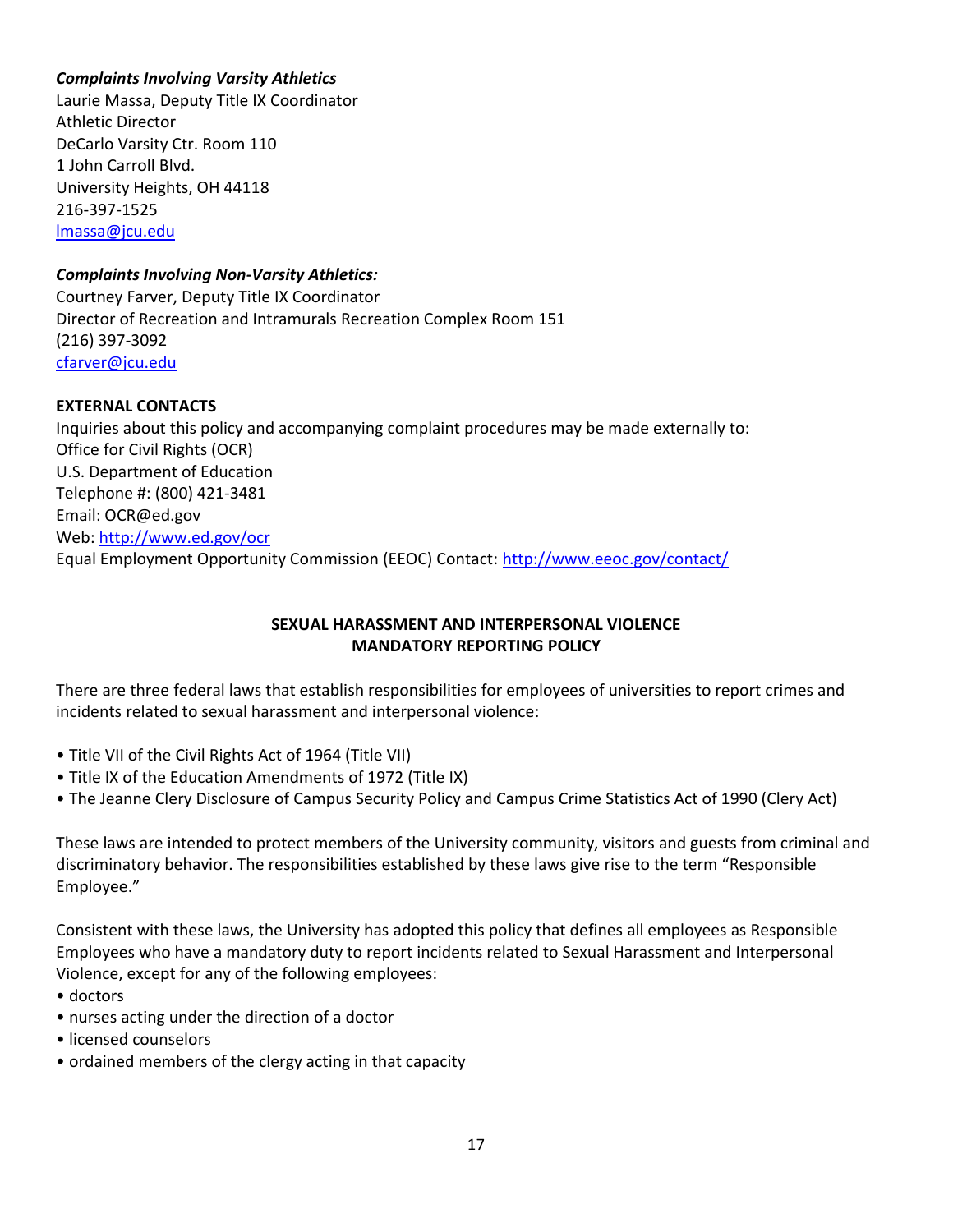As a Responsible Employee, any University employee who becomes aware of possible sexual discrimination, including Sexual Harassment or Interpersonal Violence, must promptly inform the University within one (1) business day by contacting the Title IX Coordinator or one of the Deputy Title IX Coordinators listed in Appendix A of this policy. Reporting is required regardless of whether the matter involves students, faculty, staff, or visitors to the University. Fulfilling the duty to report does not entitle the Mandatory Reporter to receive a notice of outcome unless the Mandatory Reporter is the recipient of the conduct or the person alleged to have engaged in inappropriate conduct.

# **Definitions:**

**Deputy Title IX Coordinator**: a University employee who has been assigned the responsibility of receiving reports and complaints of Sexual Harassment and sexual discrimination falling under Title IX.

**Interpersonal Violence**: a form of Sexual Harassment. Interpersonal Violence for purposes of this policy refers to physical sexual acts perpetrated against a person's will or where a person is incapable of giving consent due to the victim's use of drugs or alcohol. An individual also may be unable to give consent due to an intellectual or other disability. A number of different acts may fall into the category of Interpersonal Violence, including sexual assault, relationship violence, non-consensual sexual contact, stalking and sexual exploitation. Please see the University's Sexual Harassment and Interpersonal Violence policies for further information.

**Responsible Employee**: any University employee or volunteer who meets at least one of the following criteria: (1) has the authority to take action to redress Sexual Harassment or other sexual misconduct;

(2) has been given a duty of reporting incidents of Sexual Harassment or other sexual misconduct to the Title IX Coordinator or to a Deputy Title IX Coordinator; or

(3) is an employee whom an individual could reasonably believe has the above authority or duty. Under this policy, all University employees are deemed Responsible Employees with a mandated responsibility to report incidents related to Sexual Harassment or Interpersonal Violence, except for doctors; nurses acting under the direction of a doctor; licensed counselors; or ordained members of the clergy acting in that capacity.

**Sexual Harassment**: harassment based upon an individual's sex or gender, which can include unwelcome sexual advances, requests for sexual favors, offensive references to sex, sexual orientation or other verbal, nonverbal, or physical conduct of a sexual nature. Thus, sexual harassment prohibited by Title IX can include conduct such as touching of a sexual nature; making sexual comments, jokes, or gestures; writing graffiti or displaying or distributing sexually explicit drawings, pictures, or written materials; calling someone a sexually charged name; stalking; spreading sexual rumors; rating someone on sexual activity or performance; or circulating, showing, or creating e-mails, social media postings, or Web sites of a sexual nature. Please see the University's Interpersonal Violence and Sexual Harassment policies for further information.

**Title IX Coordinator**: the University employee having primary responsibility for tracking and overseeing reports and complaints of sex discrimination and Sexual Harassment falling under Title IX.

# **A. Reporting Guidelines: How to Report**

1. A Responsible Employee may report in person, by email, by phone, or electronically by using the Report Form found on the Title IX webpage located at: sites.jcu.edu/title-ix

2. This report form is also accessible using the Title IX link located in the footer of every University webpage titled: Title IX Reporting and Resources. Responsible Employees must identify themselves when reporting an incident to the Title IX Coordinator or to a Deputy Title IX Coordinator.

3. Anonymous reporting does not satisfy a Responsible Employee's duty to report incidents under this policy.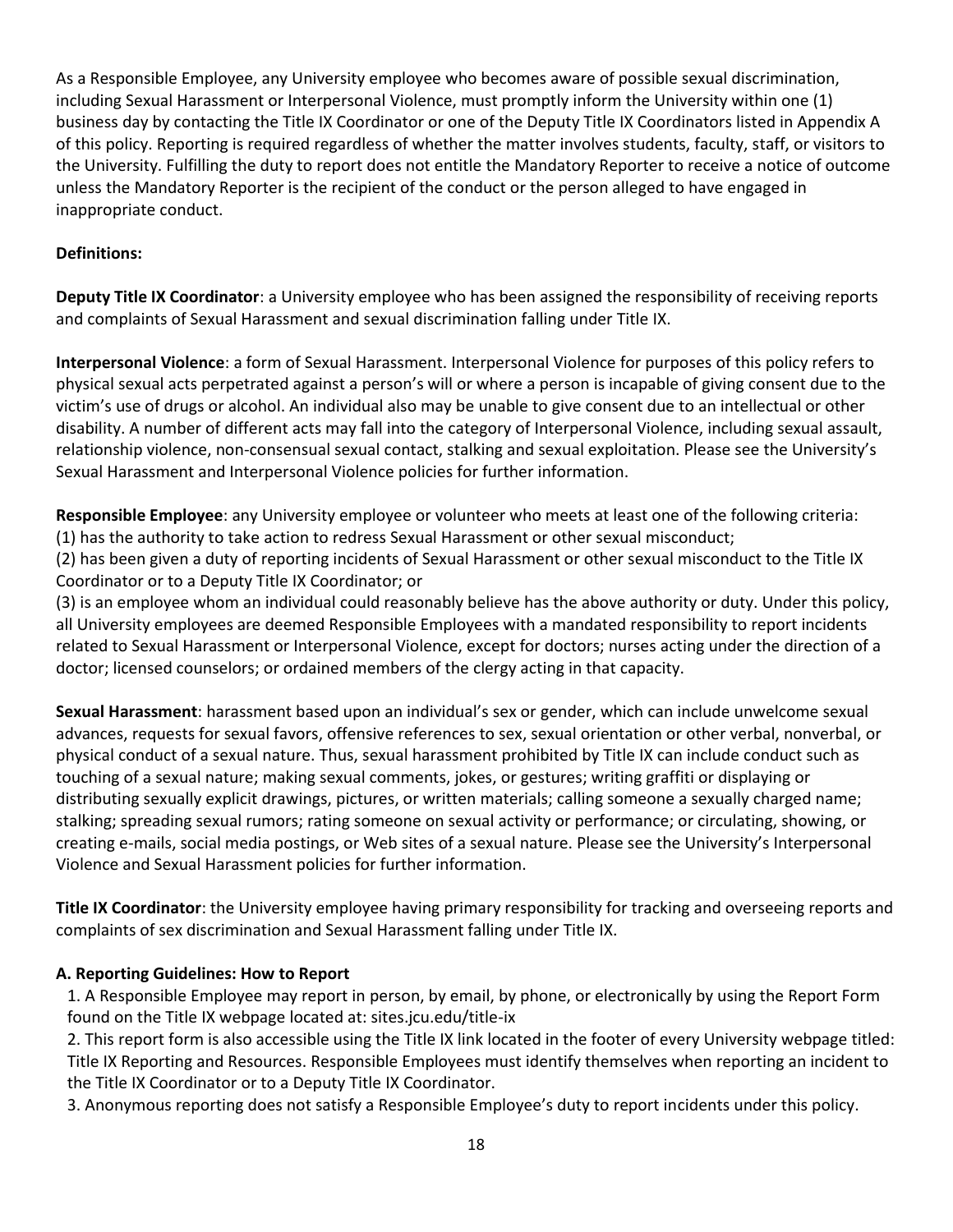# **B. Responsible Employee reporting of Sexual Harassment or Interpersonal Violence**

1. As defined above, any employee with a duty to report incidents to the Title IX Coordinator is considered a Responsible Employee. As a result, Responsible Employees are Mandatory Reporters for purposes of reporting Sexual Harassment or Interpersonal Violence.

2. When reporting sexual/gender based misconduct (including claims of Sexual Harassment and Interpersonal Violence as referenced above, as well as sex/gender discrimination or sexual orientation discrimination), Responsible Employees must provide full details of the incident, if known, including names of the parties involved, witnesses and any other relevant facts, including the date, time and specific location of the incident. 3. If an individual requests confidentiality or requests that no further action be taken, the Responsible Employee should share that information with the Title IX Coordinator or Deputy Title IX Coordinator at the time they report the incident.

4. The only exceptions to the Responsible Employee reporting requirements are:

a. privileged and confidential resources of doctors, nurses acting under the direction of a doctor, licensed counselors and ordained members of the clergy acting in that capacity, who will not report personally identifying or non-identifying information unless the disclosing party gives permission or unless an imminent threat to self or others exists; and

b. other staff members (not listed above) who work for the University Health Center (including nurses not acting under a doctor's direction), Violence Prevention and Action Center (VPAC), Counseling Center or Campus Ministry who are initially required to provide only a limited report to the Title IX Coordinator that includes the nature, date, time and general location of the incident, but these resources do not share any names or personally identifiable information in the report. These staff members are obligated to provide personally identifying information to the Title IX Coordinator or to law enforcement only in the following instances:

• the disclosing party gives permission;

• in the rare event that the incident reveals a need to protect the immediate safety of the disclosing party and/or other members of the University community based on the nature of the conduct alleged, including a pattern of conduct, predation, weapons, violence, or threat; and/or

• when required by law to report a felony or to cooperate with an on-going criminal law enforcement investigation.

5. If after the initial report is received, it is determined that more information is needed, any Responsible Employee may be contacted by the Title IX Coordinator. It is the Responsible Employee's job is to cooperate fully with campus officials, providing any information/details requested, consistent with the obligations outlined in this policy.

# **C. Speaking with the Parties Involved**

1. In speaking with the parties involved, the Responsible Employee must not promise confidentiality. Faculty and staff members do not have a special privilege or ability to maintain the confidentiality of reports shared with them.

2. If someone begins to discuss an incident of Sexual Harassment or Interpersonal Violence, the Responsible Employee could say the following:

3. "I appreciate your willingness to share this information with me. Please know that I am here to help in any way that I can. If you would like to file a formal complaint with the University, I will help you connect with [the appropriate Title IX Coordinator or Deputy Title IX Coordinator], so that an investigation into this matter can begin. It is important that you understand that I cannot promise to keep what you share confidential. If you are still comfortable speaking with me, I am here to listen. If not, please let me help you connect with one of the University's confidential resources [Health Center (Doctors or Nurses acting under a Doctor's direction)/Counseling Center (Licensed Counselor)/ or ordained member of the clergy]. Above all, please know that the University takes this matter seriously and wants to help."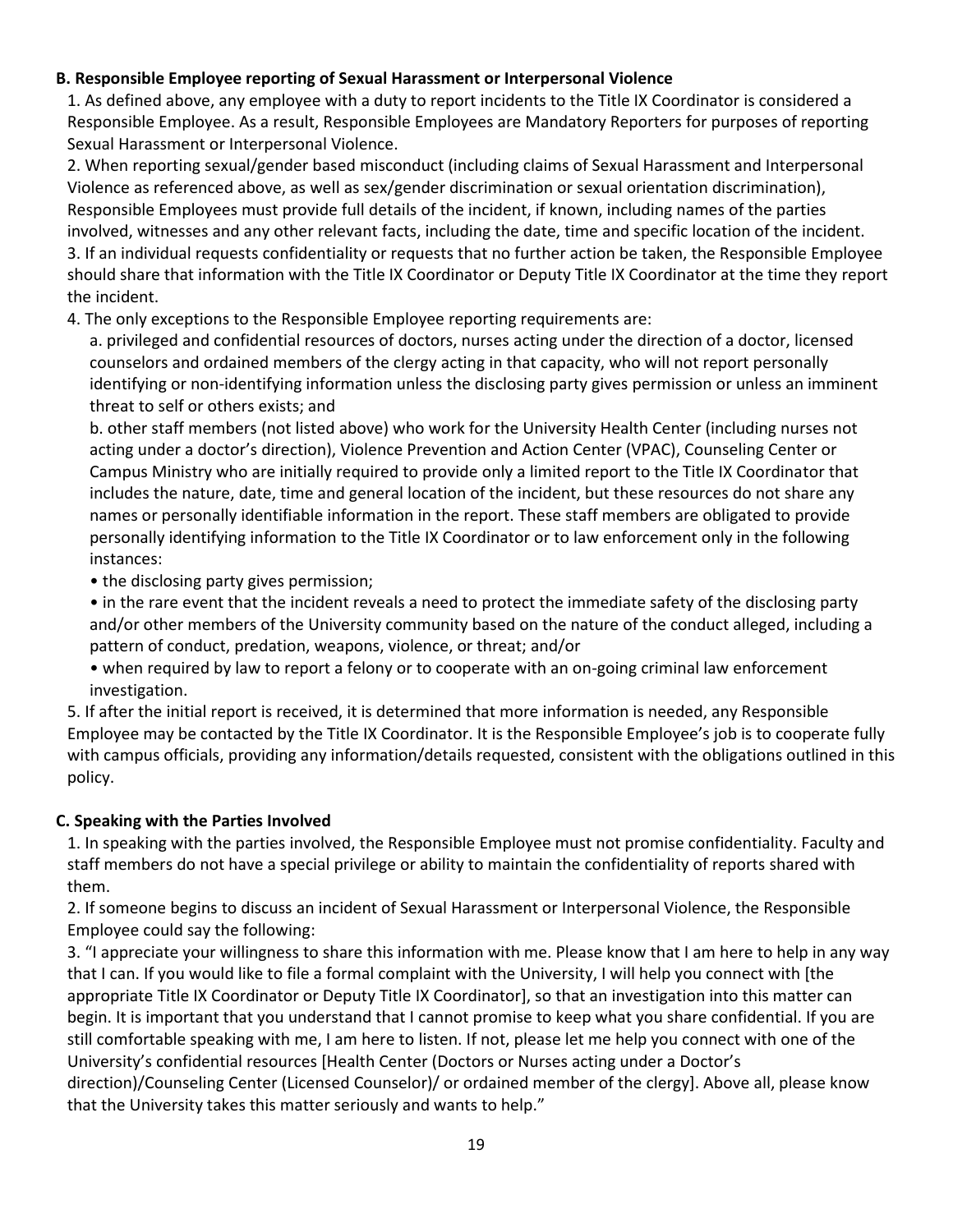#### **D. Other Reporting Obligations**

1. Some incidences of Sexual Harassment or Interpersonal Violence may constitute a crime under federal or state law. Those crimes should be reported to John Carroll University Police Department or to the Title IX Coordinator, who will forward the information to the John Carroll University Police Department.

2. Under the Clery Act, certain designated individuals are deemed Campus Security Authorities with an obligation to report to the John Carroll University Police Department certain crimes defined under federal law. For further information, see the Annual Security Report page on the John Carroll University Police Department website.

| Total Crimes -on campus (including residence halls) non-campus property and public property |          |      |                |  |  |  |
|---------------------------------------------------------------------------------------------|----------|------|----------------|--|--|--|
| <b>OFFENSE</b>                                                                              | 2014     | 2015 | 2016           |  |  |  |
| Criminal Homicide -Murder/Non-Negligent Homicide                                            | 0        |      | 0              |  |  |  |
| Criminal Homicide - Negligent Manslaughter                                                  | 0        | 0    | 0              |  |  |  |
| Sexual Assault - Rape                                                                       | 2        | 3    | $\overline{2}$ |  |  |  |
| Sexual Assault - Fondling                                                                   | 3        |      |                |  |  |  |
| Sexual Assault - Incest                                                                     | 0        | O    | 0              |  |  |  |
| Sexual Assault - Statutory Rape                                                             | $\Omega$ | 0    | 0              |  |  |  |
| Domestic Violence                                                                           | 0        | 0    | 0              |  |  |  |
| <b>Dating Violence</b>                                                                      | 4        | 3    | 4              |  |  |  |
| <b>Stalking</b>                                                                             |          |      |                |  |  |  |
| Robbery                                                                                     | 0        |      | 0              |  |  |  |
| <b>Aggravated Assault</b>                                                                   | 0        |      | 0              |  |  |  |
| Burglary                                                                                    | 6        | າ    | 4              |  |  |  |
| Motor Vehicle Theft                                                                         | 0        |      |                |  |  |  |
| Arson                                                                                       | 0        |      | 0              |  |  |  |
| <b>TOTALS</b>                                                                               | 16       | 17   | 13             |  |  |  |

# **CRIME STATISTICS – 2014 to 2016**

| <b>Crimes on Campus (total, includes Residence Halls)</b> |               |      |          |  |  |  |
|-----------------------------------------------------------|---------------|------|----------|--|--|--|
| <b>OFFENSE</b>                                            | 2014          | 2015 | 2016     |  |  |  |
| Criminal Homicide -Murder/Non-Negligent Homicide          | 0             | 0    | 0        |  |  |  |
| Criminal Homicide - Negligent Manslaughter                | 0             | 0    | $\Omega$ |  |  |  |
| Sexual Assault - Rape                                     | $\mathfrak z$ | 3    |          |  |  |  |
| Sexual Assault - Fondling                                 | 3             |      |          |  |  |  |
| Sexual Assault - Incest                                   | 0             | 0    | 0        |  |  |  |
| Sexual Assault -Statutory Rape                            | 0             | 0    | $\Omega$ |  |  |  |
| Domestic Violence                                         | 0             | 0    | $\Omega$ |  |  |  |
| <b>Dating Violence</b>                                    | 4             |      | 4        |  |  |  |
| <b>Stalking</b>                                           |               | 4    |          |  |  |  |
| Robbery                                                   | 0             |      | 0        |  |  |  |
| <b>Aggravated Assault</b>                                 | 0             |      | 0        |  |  |  |
| Burglary                                                  | 6             |      | 3        |  |  |  |
| <b>Motor Vehicle Theft</b>                                | 0             | 0    |          |  |  |  |
| Arson                                                     | 0             | 0    | 0        |  |  |  |
| <b>TOTALS</b>                                             | 16            | 12   | 12       |  |  |  |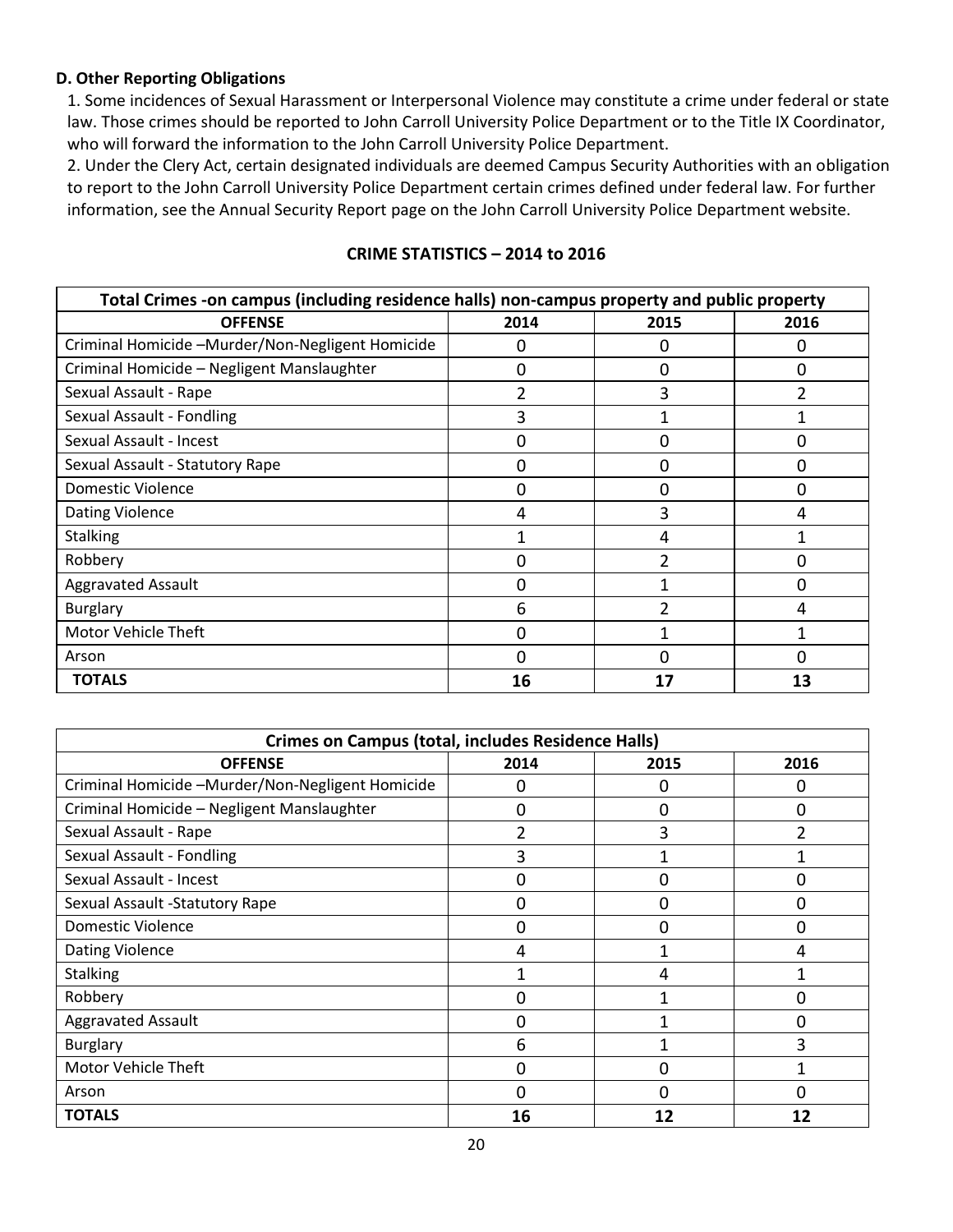| <b>Crimes in Residence Halls</b>                 |                |              |                |  |  |  |  |
|--------------------------------------------------|----------------|--------------|----------------|--|--|--|--|
| 2016<br><b>OFFENSE</b><br>2014<br>2015           |                |              |                |  |  |  |  |
| Criminal Homicide -Murder/Non-Negligent Homicide | 0              | $\mathbf{0}$ | $\Omega$       |  |  |  |  |
| Criminal Homicide - Negligent Manslaughter       | 0              | $\mathbf{0}$ | 0              |  |  |  |  |
| Sexual Assault - Rape                            | 2              | 3            | $\overline{2}$ |  |  |  |  |
| Sexual Assault - Fondling                        | $\overline{2}$ | $\mathbf{1}$ | 1              |  |  |  |  |
| Sexual Assault - Incest                          | 0              | $\Omega$     | $\Omega$       |  |  |  |  |
| Sexual Assault - Statutory Rape                  | 0              | $\Omega$     | $\Omega$       |  |  |  |  |
| Domestic Violence                                | 0              | $\Omega$     | $\Omega$       |  |  |  |  |
| <b>Dating Violence</b>                           | 4              | 1            | 3              |  |  |  |  |
| <b>Stalking</b>                                  | 1              | $\Omega$     |                |  |  |  |  |
| Robbery                                          | 0              | $\Omega$     | $\Omega$       |  |  |  |  |
| <b>Aggravated Assault</b>                        | 0              | $\Omega$     | $\Omega$       |  |  |  |  |
| <b>Burglary</b>                                  | 5              | 1            | 3              |  |  |  |  |
| Motor Vehicle Theft                              | 0              | $\Omega$     | 0              |  |  |  |  |
| Arson                                            | 0              | 0            | $\Omega$       |  |  |  |  |
| <b>TOTALS</b>                                    | 14             | 6            | 10             |  |  |  |  |

| <b>Crimes on Public Property</b>                 |      |      |          |  |  |
|--------------------------------------------------|------|------|----------|--|--|
| <b>OFFENSE</b>                                   | 2014 | 2015 | 2016     |  |  |
| Criminal Homicide -Murder/Non-Negligent Homicide | 0    | 0    | O        |  |  |
| Criminal Homicide - Negligent Manslaughter       | 0    | 0    | $\Omega$ |  |  |
| Sexual Assault - Rape                            | 0    | 0    | $\Omega$ |  |  |
| Sexual Assault - Fondling                        | 0    | 0    | 0        |  |  |
| Sexual Assault - Incest                          | 0    | 0    | $\Omega$ |  |  |
| Sexual Assault - Statutory Rape                  | 0    | 0    |          |  |  |
| Domestic Violence                                | 0    | 0    |          |  |  |
| <b>Dating Violence</b>                           | 0    |      | 0        |  |  |
| <b>Stalking</b>                                  | 0    | 0    | $\Omega$ |  |  |
| Robbery                                          | 0    | 1    | $\Omega$ |  |  |
| <b>Aggravated Assault</b>                        | 0    | 0    | $\Omega$ |  |  |
| <b>Burglary</b>                                  | 0    | 0    | O        |  |  |
| Motor Vehicle Theft                              | 0    | 0    | 0        |  |  |
| Arson                                            | 0    | 0    | $\Omega$ |  |  |
| <b>TOTALS</b>                                    | O    |      | n        |  |  |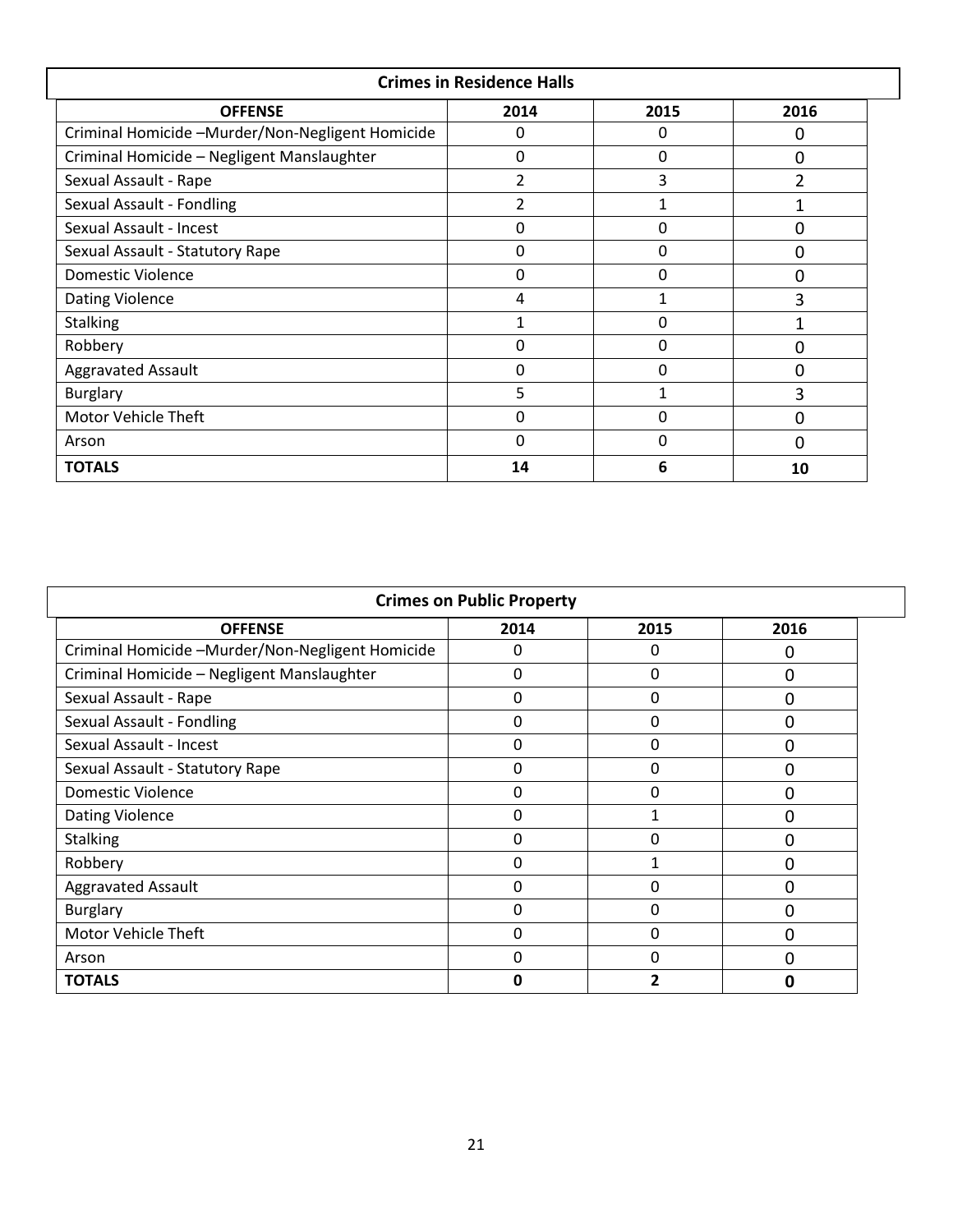| <b>Crimes on Non-Campus Property</b>             |      |      |      |  |  |  |
|--------------------------------------------------|------|------|------|--|--|--|
| <b>OFFENSE</b>                                   | 2014 | 2015 | 2016 |  |  |  |
| Criminal Homicide -Murder/Non-Negligent Homicide | 0    | 0    | 0    |  |  |  |
| Criminal Homicide - Negligent Manslaughter       | 0    | 0    | ი    |  |  |  |
| Sexual Assault - Rape                            | 0    | 0    | ი    |  |  |  |
| Sexual Assault - Fondling                        | 0    | 0    | Ω    |  |  |  |
| Sexual Assault - Incest                          | 0    | 0    |      |  |  |  |
| Sexual Assault - Statutory Rape                  | 0    | 0    | 0    |  |  |  |
| <b>Domestic Violence</b>                         | 0    | 0    | ი    |  |  |  |
| <b>Dating Violence</b>                           | 0    |      | 0    |  |  |  |
| <b>Stalking</b>                                  | 0    | 0    | ი    |  |  |  |
| Robbery                                          | 0    | 0    | ი    |  |  |  |
| <b>Aggravated Assault</b>                        | 0    | 0    | 0    |  |  |  |
| Burglary                                         | 0    |      |      |  |  |  |
| <b>Motor Vehicle Theft</b>                       | 0    |      | O    |  |  |  |
| Arson                                            | 0    | 0    | ი    |  |  |  |
| <b>TOTALS</b>                                    | O    | 2    |      |  |  |  |

# **Arrests Referrals**

| On Campus (includes residence halls) |                            |                |                        | On Campus (includes residence halls) |                            |                |              |
|--------------------------------------|----------------------------|----------------|------------------------|--------------------------------------|----------------------------|----------------|--------------|
| <b>Offense</b>                       | 2014                       | 2015           | 2016                   | <b>Offense</b>                       | 2014                       | 2015           | 2016         |
| Liquor Law Arrests                   | $\Omega$                   | $\mathbf 0$    | $\Omega$               | Liquor Law Referrals                 | 213                        | 213            | 155          |
| Drug law Arrests                     | $\overline{2}$             | $\mathbf 0$    | $\Omega$               | Drug Law Referrals                   | 46                         | 49             | 52           |
| <b>Weapons Law Arrests</b>           | 0                          | $\overline{0}$ | $\mathbf{0}$           | <b>Weapons Law Referrals</b>         | $\mathbf{0}$               | $\mathbf 0$    | $\mathbf 0$  |
| <b>TOTALS</b>                        | $\overline{2}$             | $\mathbf 0$    | $\mathbf{0}$           | <b>TOTALS</b>                        | 259                        | 262            | 197          |
|                                      | <b>Residence Halls</b>     |                |                        | <b>Residence Halls</b>               |                            |                |              |
| <b>Offense</b>                       | 2014                       | 2015           | 2016                   | <b>Offense</b>                       | 2014                       | 2015           | 2016         |
| Liquor Law Arrests                   | $\Omega$                   | $\Omega$       | $\Omega$               | Liquor Law Referrals                 | 203                        | 193            | 135          |
| Drug law Arrests                     | $\overline{2}$             | $\Omega$       | $\Omega$               | Drug Law Referrals                   | 39                         | 38             | 43           |
| <b>Weapons Law Arrests</b>           | $\overline{0}$             | $\mathbf 0$    | $\Omega$               | <b>Weapons Law Referrals</b>         | $\Omega$                   | $\Omega$       | $\Omega$     |
| <b>TOTALS</b>                        | $\overline{2}$             | $\mathbf 0$    | $\mathbf 0$            | <b>TOTALS</b>                        | 242                        | 231            | 178          |
| <b>Public Property</b>               |                            |                | <b>Public Property</b> |                                      |                            |                |              |
| <b>Offense</b>                       | 2014                       | 2015           | 2016                   | <b>Offense</b>                       | 2014                       | 2015           | 2016         |
| Liquor Law Arrests                   | 4                          | $\mathbf 0$    | $\Omega$               | Liquor Law Referrals                 | 5                          | $\mathbf{0}$   | $\Omega$     |
| Drug law Arrests                     | $\mathbf 0$                | $\mathbf 0$    | $\Omega$               | Drug Law Referrals                   | $\mathbf 0$                | $\Omega$       | $\mathbf{0}$ |
| <b>Weapons Law Arrests</b>           | $\mathbf 0$                | $\overline{0}$ | $\overline{0}$         | <b>Weapons Law Referrals</b>         | 0                          | 0              | $\mathbf{0}$ |
| <b>TOTALS</b>                        | 4                          | $\Omega$       | 0                      | <b>TOTALS</b>                        | 5                          | $\mathbf{0}$   | 0            |
|                                      | <b>Non-Campus Property</b> |                |                        |                                      | <b>Non-Campus Property</b> |                |              |
| <b>Offense</b>                       | 2014                       | 2015           | 2016                   | <b>Offense</b>                       | 2014                       | 2015           | 2016         |
| Liquor Law Arrests                   | $\mathbf 0$                | $\mathbf 0$    | $\mathbf{0}$           | Liquor Law Referrals                 | 0                          | $\mathbf{0}$   | $\mathbf{1}$ |
| Drug law Arrests                     | $\overline{0}$             | $\mathbf 0$    | $\mathbf{0}$           | Drug Law Referrals                   | $\overline{2}$             | $\overline{0}$ | 4            |
| <b>Weapons Law Arrests</b>           | $\mathbf 0$                | $\mathbf 0$    | $\mathbf 0$            | <b>Weapons Law Referrals</b>         | 0                          | $\mathbf 0$    | $\mathbf 0$  |
| <b>TOTALS</b>                        | $\mathbf 0$                | 0              | $\mathbf 0$            | <b>TOTALS</b>                        | 2                          | 0              | 5            |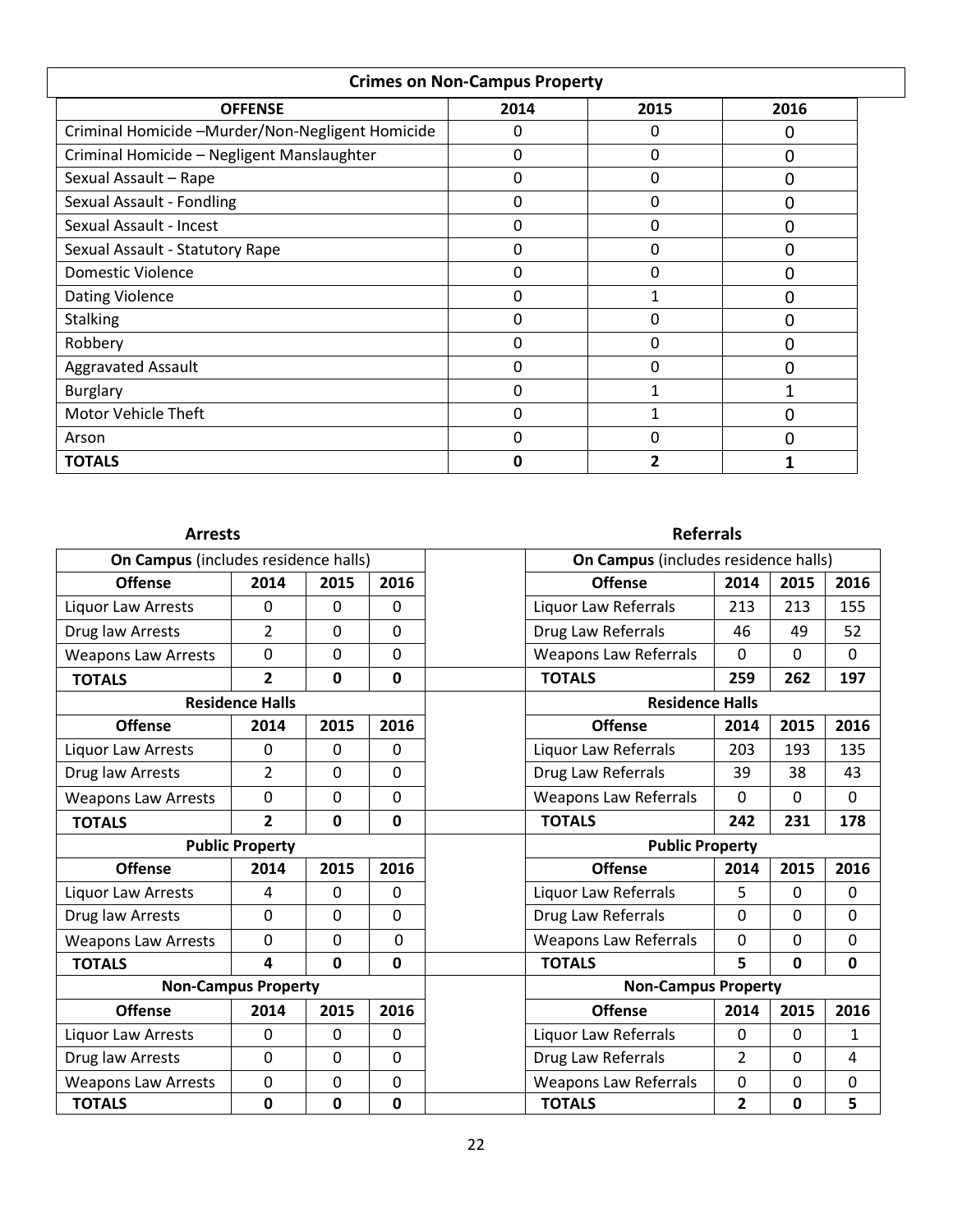# **UNFOUNDED CRIMES**

A crime reported to and investigated by campus or local police may be withheld from crime statistics if the crime is determined to be "unfounded". This means that, based on evidence gained in the investigation, the crime reported is false or baseless. Only sworn police officers may make this determination. There were no Unfounded Clery crimes in 2014 or 2016. In 2015, 1 sexual assault (on campus) and 1 burglary (non-campus) were classified as unfounded.

# **HATE CRIMES**

| Year                            | <b>Bias Type &amp; Location</b> | <b>Bias Type &amp; Location</b> |
|---------------------------------|---------------------------------|---------------------------------|
| 2014 - No hate crimes reported  |                                 |                                 |
| 2015 - Two Hate Crimes Reported | Intimidation – On Campus        | Vandalism - Residence Hall      |
| 2016 – Two Hate Crimes Reported | Vandalism – On campus           | Intimidation – On Campus        |

JCU must report the above listed crimes, as well as larceny/theft, simple assault, intimidation, and vandalism (see definitions below) that manifests evidence that the victim was intentionally selected because of the perpetrator's bias.

Bias types include race, gender, gender identity, religion, sexual orientation, ethnicity, national origin and disability.

*Larceny*: The unlawful taking, carrying, leading, or riding away of property from the possession or constructive possession of another.

*Vandalism:* To willfully or maliciously destroy, injure, disfigure, or deface any public or private property, real or personal, without the consent of the owner or person having custody or control by cutting, tearing, breaking, marking, painting, drawing, covering with filth, or any other such means as may be specified by local law.

*Intimidation:* To unlawfully place another person in reasonable fear of bodily harm through the use of threatening words and/or other conduct, but without displaying a weapon or subjecting the victim to actual physical attack.

*Simple Assault*: An unlawful physical attack by one person upon another where neither the offender displays a weapon, nor the victim suffers obvious severe or aggravated bodily injury involving apparent broken bones, loss of teeth, possible internal injury, severe laceration or loss of consciousness

# **GEOGRAPHY DESCRIPTIONS**

**On Campus** *-* Any building or property owned or controlled by JCU within the same reasonably contiguous geographic area and used by JCU in direct support of, or in a manner related to, JCU's educational purposes, including residence halls; and any building or property within or reasonably contiguous to the campus, owned by JCU, but controlled by another person, is frequently used by students, and supports institutional purposes.

**Residential Facilities** *–* A subset of the on-campus category includes residential facilities for students on campus.

**Non-Campus Building or Property** - Any building/property owned/controlled by a student organization that is officially recognized by JCU; or any building/property owned/controlled by JCU that is used in direct support of, or in relation to, JCU's educational purposes, is frequently used by students, and is not within the same reasonably contiguous geographic area of JCU.

**Public Property** - All public property, including thoroughfares, streets, sidewalks, and parking facilities, that is within the campus, or immediately adjacent to and accessible from the campus.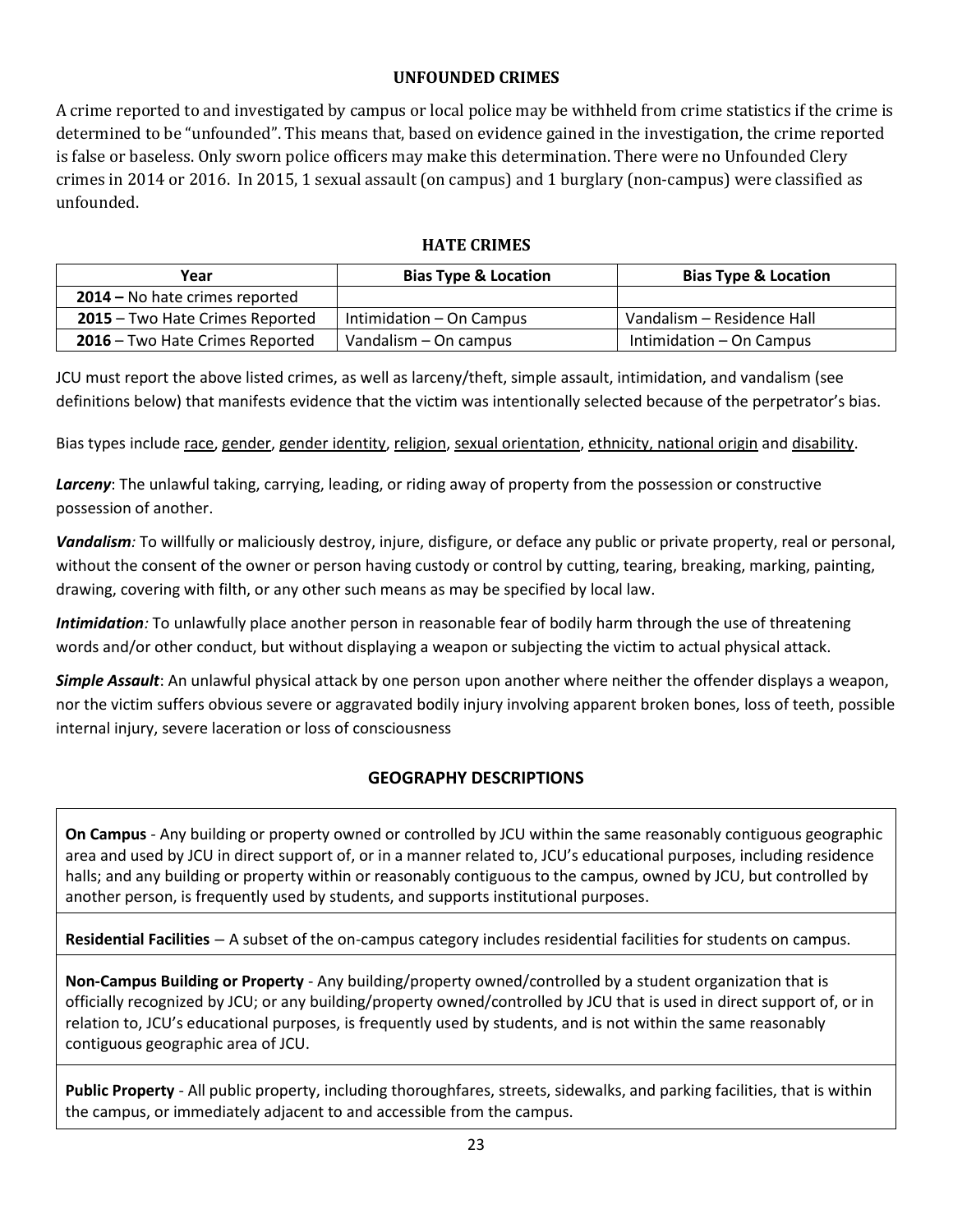# **CRIME STATISTIC DEFINITIONS**

**Murder and Nonnegligent Manslaughter***:* The willful (nonnegligent) killing of one human being by another

**Negligent Manslaughter***:* The killing of another person through gross negligence. Ohio crimes of "Murder and Manslaughter" and related offenses are defined here:<http://codes.ohio.gov/orc/2903>

#### Sex Offenses

Sex Offense Definitions from the National Incident-Based Reporting System of the Uniform Crime Reporting Program

**Sexual Assault (Sex Offenses)** Any sexual act directed against another person, without the consent of the victim, including instances where the victim is incapable of giving consent. Ohio Sex Offense crimes are defined here: <http://codes.ohio.gov/orc/2907>

*Ohio law does not affirmatively define consent.*

**- Rape***:* The penetration, no matter how slight, of the vagina or anus, with any body part or object, or oral penetration by a sex organ of another person, without the consent of the victim. This offense includes the rape of both males and females*.*  Ohio crimes of "Rape" are defined here: <http://codes.ohio.gov/orc/2907.02v1>

**-Fondling***:* The touching of the private body parts of another person for the purpose of sexual gratification, without the consent of the victim, including instances where the victim is incapable of giving consent because of his/her age or because of his/her temporary or permanent mental incapacity. Ohio crimes similar to "Fondling" are defined here: <http://codes.ohio.gov/orc/2907.05v1> and here:<http://codes.ohio.gov/orc/2907.06v1>

**-Incest:** Sexual intercourse between persons who are related to each other within the degrees wherein marriage is prohibited by law. Ohio crimes similar to "Incest" are defined here: <http://codes.ohio.gov/orc/2907.02v1> and here: <http://codes.ohio.gov/orc/2907.03v1>

**-Statutory Rape**: Sexual intercourse with a person who is under the statutory age of consent. Ohio crimes similar to "Statutory Rape" are defined here: <http://codes.ohio.gov/orc/2907.04v1>

**Robbery:** The taking or attempting to take anything of value from the care, custody, or control of a person or persons by force or threat of force or violence and/or by putting the victim in fear. Ohio crimes of "Robbery" and related offenses are defined here[: http://codes.ohio.gov/orc/2911](http://codes.ohio.gov/orc/2911)

**Aggravated Assault:** An unlawful attack by one person upon another for the purpose of inflicting severe or aggravated bodily injury usually is accompanied by the use of a weapon or by means likely to produce death or great bodily harm. Ohio crimes of "Assault" and related offenses are defined here[: http://codes.ohio.gov/orc/2903](http://codes.ohio.gov/orc/2903)

**Burglary:** The unlawful entry of a structure to commit a felony or a theft. For reporting purposes, this definition includes unlawful entry with intent to commit a larceny or felony; breaking and entering with intent to commit a larceny; housebreaking; safecracking; and all attempts to commit any of the aforementioned. Ohio crimes of "Burglary" and related offenses are defined here:<http://codes.ohio.gov/orc/2911>

**Motor Vehicle Theft:** The theft or attempted theft of a motor vehicle. Ohio crimes of "Motor Vehicle Theft" and related offenses are defined here:<http://codes.ohio.gov/orc/2913.02>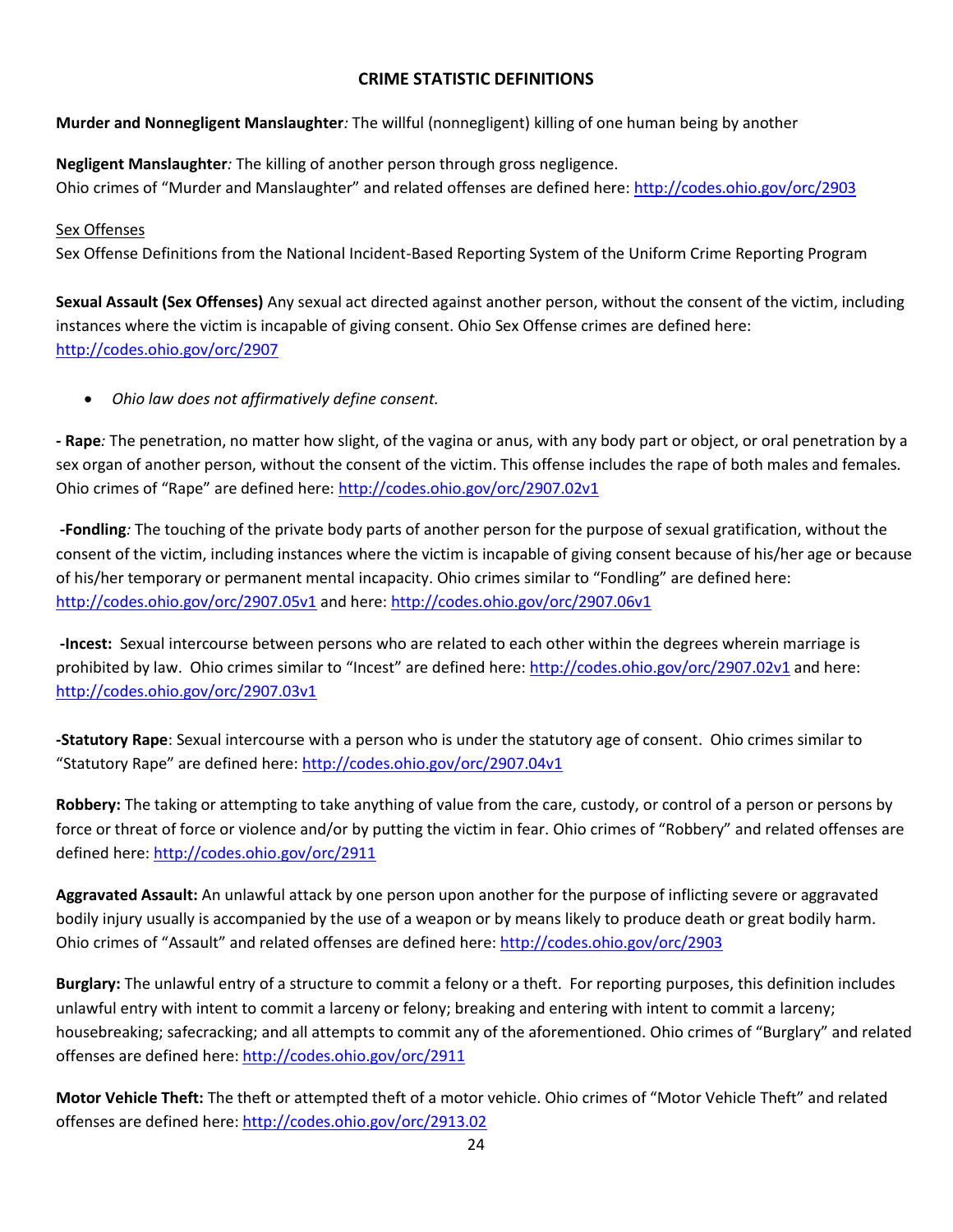**Arson:** Any willful or malicious burning or attempt to burn, with or without intent to defraud, a dwelling house, public building, motor vehicle or aircraft, personal property of another, etc. Ohio crimes of "Arson" and related offenses are defined here[: http://codes.ohio.gov/orc/2909](http://codes.ohio.gov/orc/2909)

**Dating Violence:** Violence committed by a person who is or has been in a social relationship of a romantic or intimate nature with the victim. The existence of such a relationship shall be determined based on the reporting party's statement with consideration of the length of the relationship, the type of relationship, and the frequency of interaction between the persons involved in the relationship. Dating violence includes, but is not limited to, sexual or physical abuse or the threat of such abuse. Dating violence does not include acts covered under the definition of domestic violence. \* Ohio does not define "Dating Violence" as a crime.

**Domestic Violence**: A felony or misdemeanor crime of violence committed by a current or former spouse Or intimate partner of the victim; by a person with whom the victim shares a child in common; by a person who is or has cohabitated with the victim as a spouse or intimate partner; by a person similarly situated to a spouse of the victim under the domestic or family violence laws of the jurisdiction in which the crime of violence occurred, or by any other person against an adult or youth victim who is protected from that person's acts under the domestic or family violence laws of the jurisdiction in which the crime of violence occurred. Ohio crimes of "Domestic Violence" and related offenses are defined here:<http://codes.ohio.gov/orc/2919.25>

**Stalking**: Engaging in a course of conduct directed at a specific person that would cause a reasonable Person to fear for the person's safety or the safety of others; or suffer substantial emotional distress. Course of conduct means two or more acts, including, but not limited to, acts in which the stalker directly, indirectly, or through third parties, by any action, method, device, or means follows, monitors, observes, surveils, threatens, or communicates to or about, a person, or interferes with a person's property. Substantial emotional distress means significant mental suffering or anguish that may, but does not necessarily, require medical or other professional treatment or counseling. Reasonable person means a reasonable person under similar circumstances and with similar identities to the victim. Ohio crimes of "Menacing by Stalking" and related offenses are defined here:<http://codes.ohio.gov/orc/2903.211>

**Weapon Law Violations***:* The violation of laws or ordinances prohibiting the manufacture, sale, purchase, transportation, possession, concealment, or use of firearms, cutting instruments, explosives, incendiary devices, or other deadly weapons. Ohio crimes of "Weapons Offenses" and related offenses are defined here: <http://codes.ohio.gov/orc/2923>

**Drug Law Violations:** The violation of laws prohibiting the production, distribution, and/or use of certain controlled substances and the equipment or devices utilized in their preparation and/or use. The unlawful cultivation, manufacture, distribution, sale, purchase, use, possession, transportation, or importation of any controlled drug or narcotic substance. Arrests for violations of state and local laws, specifically those relating to the unlawful possession, sale, use, growing, manufacturing, and making of narcotic drugs. Ohio crimes of "Drug Offenses" and related offenses are defined here[: http://codes.ohio.gov/orc/2925](http://codes.ohio.gov/orc/2925)

**Liquor Law Violations:** The violation of state or local laws/ordinances prohibiting the manufacture, sale, purchase, transportation, possession, or use of alcoholic beverages, not including driving under the influence and drunkenness. Ohio crimes of "Liquor Offenses" and related offenses are defined here: <http://codes.ohio.gov/orc/2925>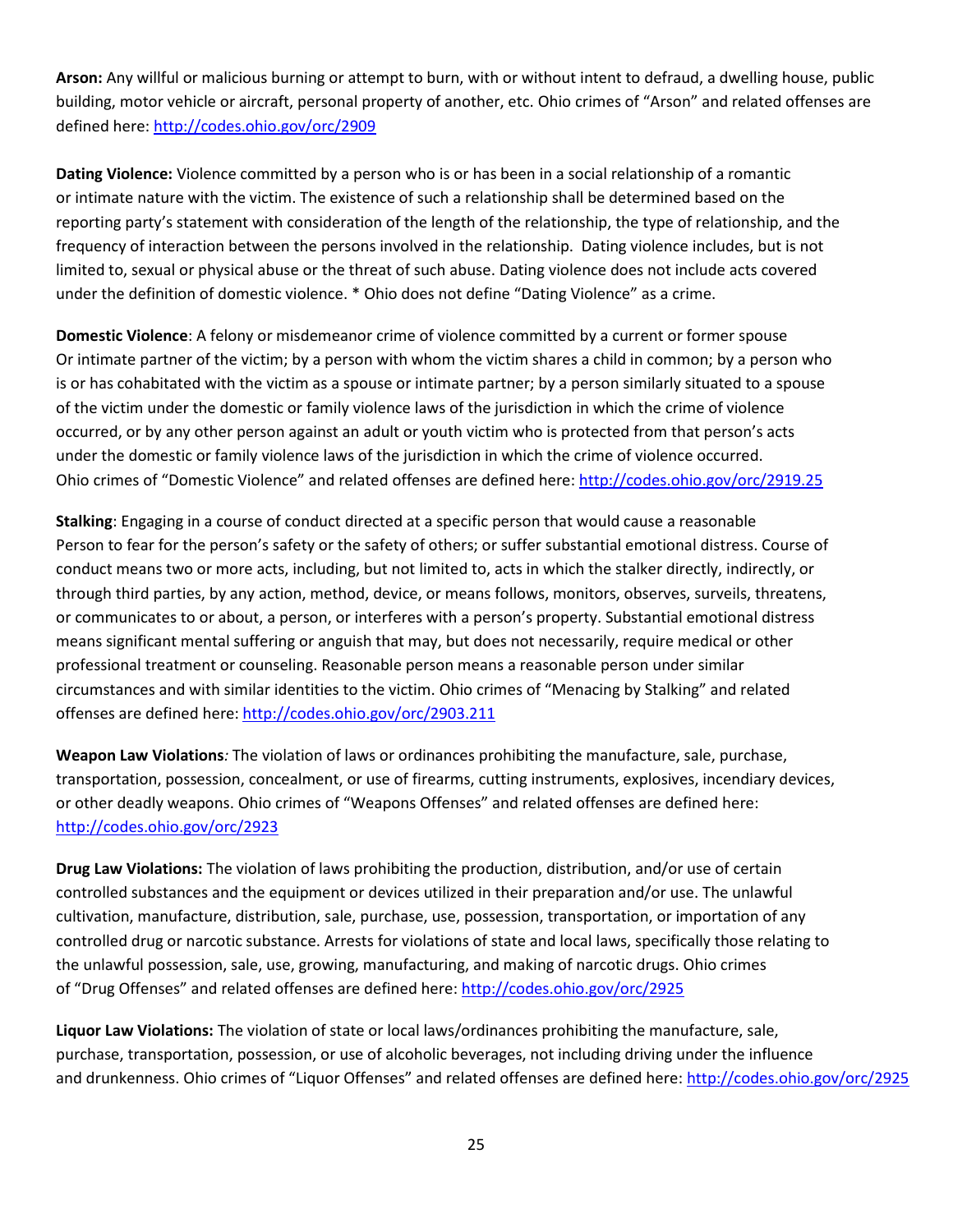#### **CAMPUS SEX CRIME PREVENTION ACT**

The 2000 Campus Sex Crime Prevention Act requires that certain convicted sex-offenders identify themselves to colleges and universities if they; a) attend classes, b) work on a college or university campus, or c) volunteer on a college or university campus. Colleges and universities are required inform their communities of where sex-offender information can be obtained.

In Cuyahoga County, information on registered sex-offenders is available from Sex-Offender Unit at (216) 443-5567 or by visiting the Sheriff's Office website at <http://sheriff.cuyahogacounty.us/en-US/Sexual-Offender-Unit.aspx>

Ohio information on registered sex offenders is at:<http://www.icrimewatch.net/index.php?AgencyID=55149&disc>

#### **EMERGENCY COMMUNICATIONS**

#### **Emergency Notification**

If an emergency situation arises which could pose an immediate threat to the health and safety of the JCU community, the University will issue an Emergency Notification. An Emergency Notification will describe the threat and give direction to recipients of the message. The JCUALERT text message system is the primary method of this emergency communication. Additionally, audible alarms, public address systems, campus phone and voice mail, e-mail, the University website, and other methods deemed appropriate for the situation will be used. Decisions on sending an alert, the methods and content, will be made by JCUPD supervision within the framework of the University's Emergency Management Plan.

#### *JCUAlert*

In emergency situations that pose an imminent risk to the University community, you will receive a text message alert. JCUAlert is the University's text messaging system that will instantly and simultaneously distribute both an e-mail and text message to registered users. The text message can be sent to cell phones, Blackberries, wireless PDAs, smart phones and satellite phones, and pagers. All students are enrolled in this system upon registration, and employees can register anytime. Employee's cell phone numbers are uploaded into the JCU Alert system several times per year.

#### *Audible Alarms*

In the event of an emergency that would require the evacuation of a building, the building's fire alarm may be activated. For a campus-wide evacuation, all building fire alarm systems may be activated simultaneously. John Carroll police or other first responders will direct you to campus evacuation shelters or other sites as necessary.

#### *Public Broadcast Systems*

In emergency situations when communication must be made to a group of people or those who are outside, a public broadcast system may be used. This may be done through building public address systems, emergency vehicle speakers, or by University officials with bullhorns.

#### *Campus Phone and Voicemail Systems*

In some emergencies you may be notified by the campus phone or a campus-wide voice mail. You may also be notified by phone if you are part of an administrative department phone tree.

#### *E-Mail System and Website*

In some emergencies you may be notified by a campus-wide e-mail. Additionally, there may be instructions, status reports or other information posted on the John Carroll website.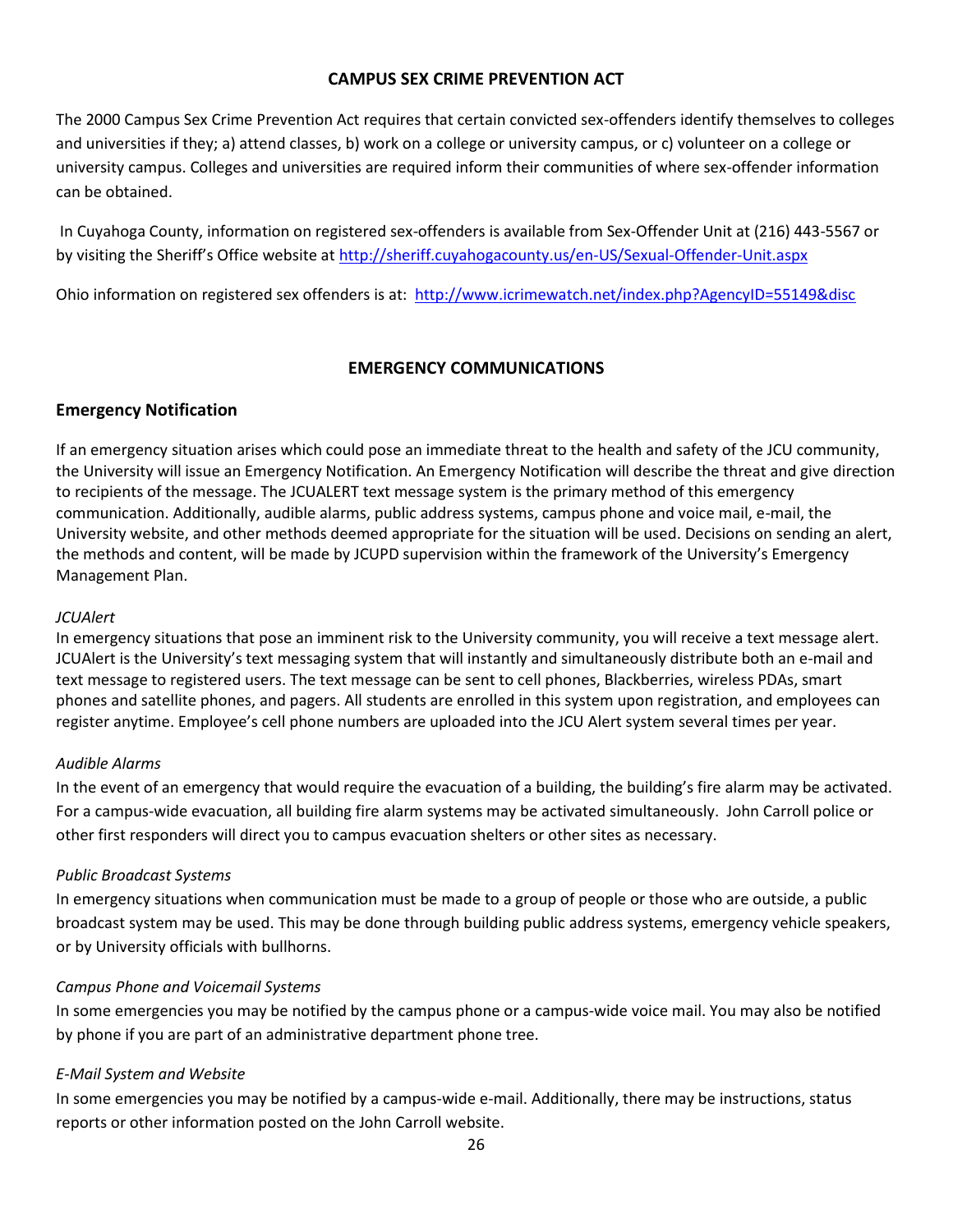# **Timely Warning**

If a crime occurs which could pose an ongoing risk to the safety of the JCU community, the University will issue a Timely Warning (Security Alert) to the campus. Information provided in a Security Alert includes a description of the crime, the date(s), time(s) and location(s) as well as suspect(s) description if known. Other relevant information may be included that will help protect and inform, but will not hinder investigation of the crime. JCUPD will issue a Security Alert once information from police or other sources are verified**.** 

A "*Security Alert*" (Timely Warning) will be issued when JCUPD is made aware of a crime that has occurred on or near campus that may pose a threat to the safety of the campus community. Examples include, but are not limited to: homicide, sexual assault, assault or robbery.

In addition to a security alert, a "*Security Advisory*" may be issued when a pattern of property theft has been identified on campus. Examples include but are not limited to: thefts from buildings or vehicles.

JCUPD works closely with the University Heights Police and other neighboring police agencies, sharing information regarding crimes and crime trends.

The JCUPD Chief, or designee, will consult with the Vice President for Student Affairs to make a determination on sending a timely warning/alert or advisory once information from police reports and/or other sources is verified. Other factors considered include: the immediate and long term safety of the campus community, privacy interests of persons involved and impact on police and university investigations. Names and other personal identifiers will not be used in the alerts or advisories.

Information provided in the alert or advisory will be: a description of the crime, the date(s), time(s) and location(s) as well as suspect(s) description if known. Other relevant information may be included that will help protect and inform, but will not hinder investigation of the crime. Prevention strategies and JCUPD contact information will also be provided. Alerts and advisories will be sent via e-mail, other appropriate media, and posted on the JCUPD web site: <http://sites.jcu.edu/css/>

# **DAILY CRIME LOGS**

A log, summarizing crimes reported to JCUPD, is posted at: <http://sites.jcu.edu/css/pages/crime-log/>. Hard copies are kept in the JCUPD office, RecPlex room 14 and available business hours. The log is updated within 48 hours of a report. Items included on the crime log are:

- 1. The nature of the crime
- 2. The date and time the incident occurred
- 3. The location of the crime
- 4. The disposition of the complaint, if known.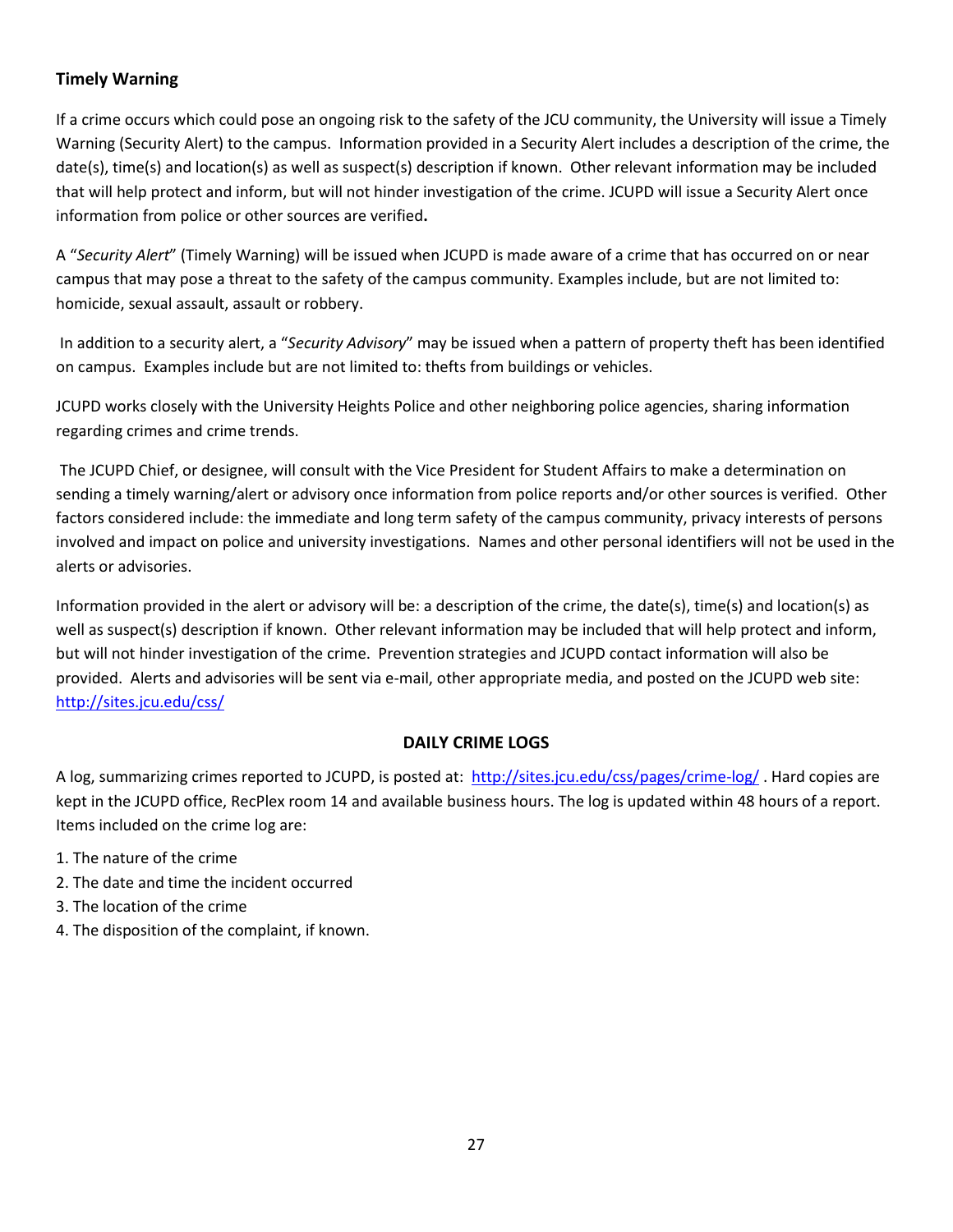#### **FIRE SAFETY POLICIES AND STATISTICS**

Campus buildings are protected from fire by fire alarm systems in each building, which are monitored on campus by JCUPD dispatchers 24 hours a day, 7 days a week, 365 days a year. Strobes and horns or automated voice commands sound in each building to alert occupants that a fire condition exists. Alarms may be generated manually by pull stations, or automatically by smoke or duct detectors, and sprinklers in some buildings.

Once an alarm is received by JCUPD dispatchers, JCUPD officers are dispatched to the building to determine the exact location and cause of the alarm, as well as assist with building evacuation. During business hours, Facilities Services staff will also respond. The dispatcher will then call the local fire department to report the alarm. The dispatcher will continue to receive updates from the officers on scene and relay that information to responding fire units. JCUPD, facilities staff and local firefighters will work together to determine the cause of the alarm. These responders will take steps to resolve the cause of the alarm, including fighting the fire. Once the building is determined to be safe by the ranking fire department official on scene, occupants will be allowed to re-enter.

Facilities Department staff conduct inspections to ensure that fire detections devices (smoke detectors), fire annunciation devices (strobes/horns/voice commands) are working properly, inspect building fire systems quarterly. Qualified contractors inspect fire suppression systems (sprinklers, fume hood suppression systems) annually. Fire extinguishers are checked monthly by facilities staff and tested annually by qualified contractors.

#### **Residence Hall Fire Safety Policies**

The following policies apply to students living in on-campus residence halls:

A fire safety program is conducted in each building during the fall semester. Additionally, fire drills are conducted in each residence hall each semester. Failing to evacuate the building during an alarm will result in disciplinary action. The University Heights Fire Marshall inspects each residence hall regularly. The Fire Marshall may enter any room without notification to determine if there is a violation of fire safety policies.

All fire alarms should be considered true indications of danger and the building must be evacuated as safely and quickly as possible. While staff will attempt to alert residents to leave, it is incumbent upon each person to take personal responsibility to exit the building. Staff will indicate when people may safely return inside.

Electrical appliances must be in compliance with the housing and fire codes of the City of University Heights. Each appliance must be UL approved. Approved appliances include stereos, computers, televisions, VCRs, DVD players, refrigerators (4.6 cubic feet or smaller), microwaves (1 cubic foot and 700 - 900 watts), blankets, fans, coffee makers, desk lights, hair dryers, and curling irons. Prohibited items include toasters, toaster ovens, hot plates, hot pots, sun lamps, electric skillets and woks, grills (including the George Foreman grill), oil popcorn poppers, space heaters, percolators, air conditioners, halogen bulb lamps, and potpourri burners. Only UL approved, circuit breaker type extension cords and power-strips may be used.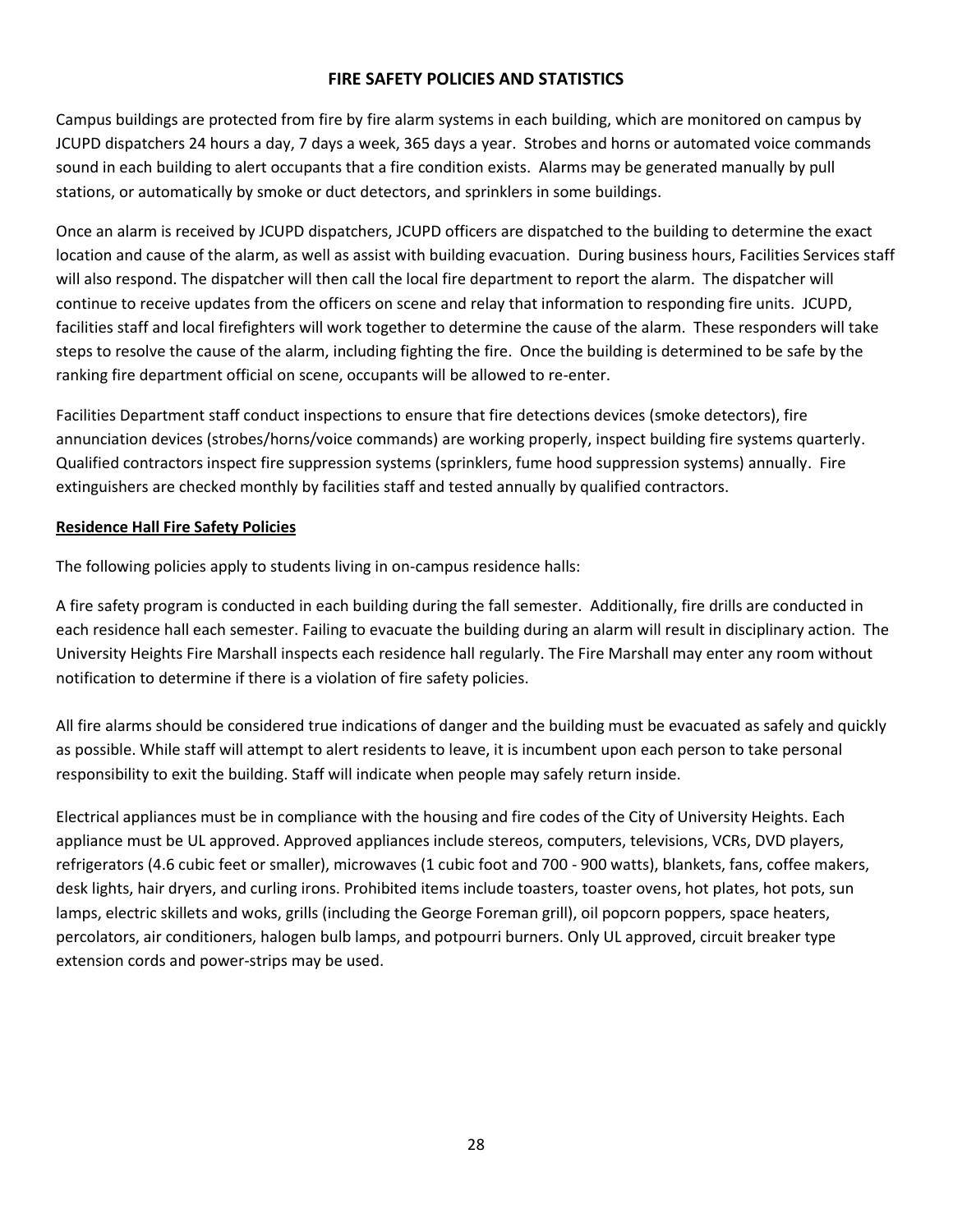# **FIRE SAFETY POLICIES AND STATISTICS (con't)**

#### *What to do when a fire alarm sounds*

- Residents and their guests must evacuate the building immediately.
- Feel the door with the back of your hand to test for heat.
- Cover entire body with clothing, if possible, and carry an extra towel to protect face and hair.
- Close the room windows and leave the drapes/blinds open.
- Close and lock the door.
- Walk quickly and quietly.
- Leave the building by the nearest exit.
- Once outside the building, move away from the entrances, pair up with your roommate, move to the spot designated for your floor and do not block the street or parking lot.

#### *If you cannot leave your room because of heat or smoke:*

- Place a towel at the base of the door to prevent smoke from coming into the room.
- Hang a sheet out of the room window to indicate that you are there.
- Call x1234 to give JCUPD your location.

#### **Fire Safety Misconduct**

Causing a building to go into alarm falsely can carry grave consequences. Students may panic or may ignore the alarm believing it to be false. This may in turn cause students to become injured, overcome by smoke, or to lose their lives. Therefore, the University takes the actions of tampering with fire alarms, smoke detectors, sprinklers, and fire extinguishers which trigger an alarm very seriously.

The following will be considered as sufficient cause for immediate expulsion from the University:

*Intentionally setting a fire of any nature.* 

The following will be considered as sufficient cause for immediate suspension from the University:

- *Pulling a fire alarm when no danger is present.*
- *Tampering with smoke detectors or sprinkler systems resulting in triggering the alarm system.*

The following will be considered as sufficient cause for immediate removal from the residence halls for a designated period of time:

- *Misuse of fire extinguishers.*
- *Setting off fire crackers or similar incendiary devices.*
- *Tampering with the protective hood on fire alarm pull stations.*
- *Leaving candles lit and unattended.*
- *Removing batteries from a room smoke detector.*
- *Vandalizing exit signs.*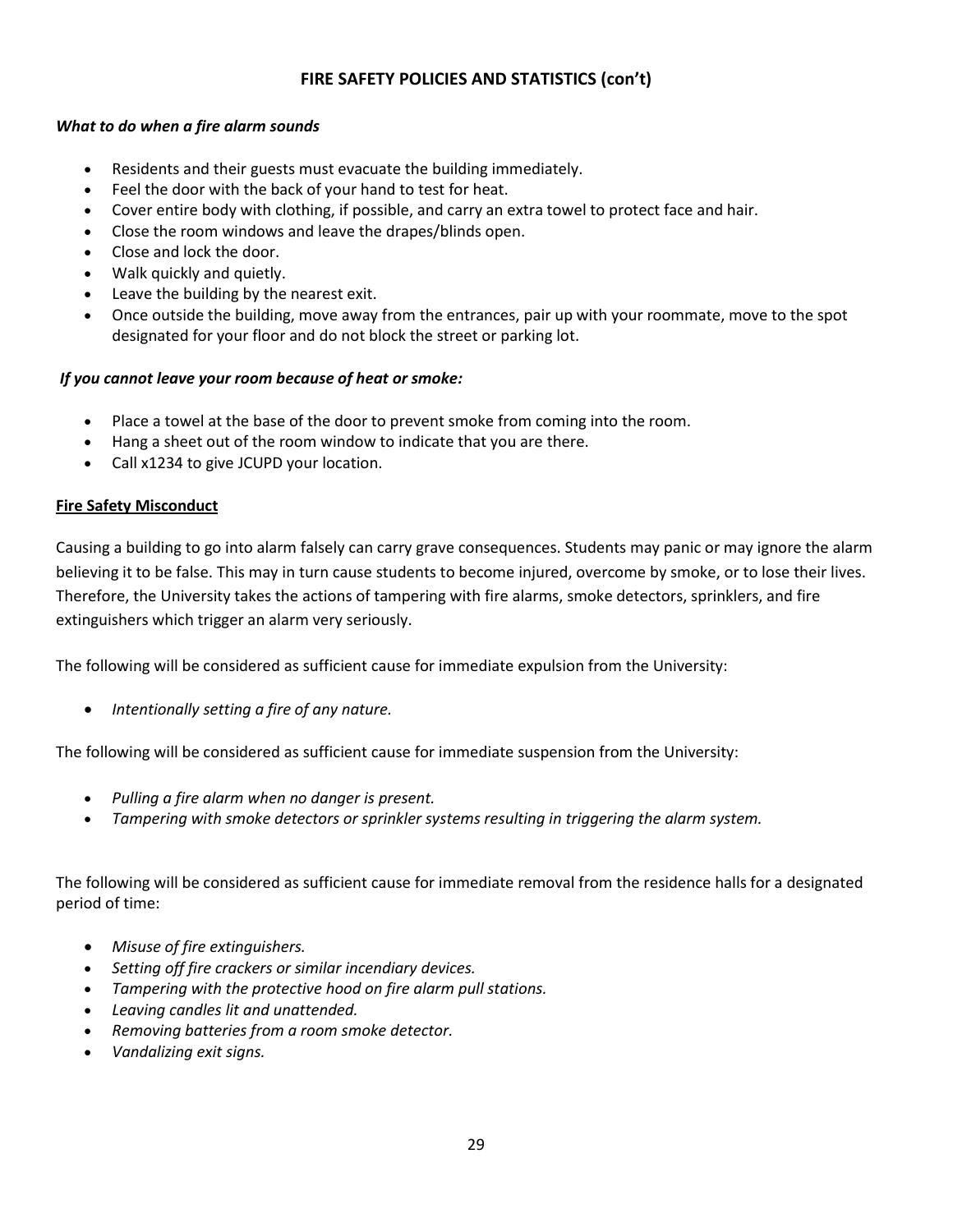# **2016 Fire Statistics**

| <b>RES HALL</b> | # of<br><b>Fires</b> | (Cause<br>of fire) | <b>Deaths</b><br>from fires | <b>Injuries</b><br><b>From fires</b> | <b>Damage</b><br>from fires | <b>Fire drills</b> | <b>Fire System</b>                                                                                            |
|-----------------|----------------------|--------------------|-----------------------------|--------------------------------------|-----------------------------|--------------------|---------------------------------------------------------------------------------------------------------------|
| <b>Bernet</b>   | $\mathbf 0$          | n/a                | $\mathbf 0$                 | $\mathbf 0$                          | \$0                         | $2$ /year          | Smoke detectors, sprinklers, and<br>pull stations monitored 24 hours<br>by Campus Safety dispatch.            |
| Campion         | $\mathbf 0$          | n/a                | $\mathbf 0$                 | $\mathbf 0$                          | \$0                         | $2$ /year          | Smoke detectors, partial<br>sprinklers, and pull stations<br>monitored 24 hours by Campus<br>Safety dispatch. |
| Dolan           | $\mathbf{0}$         | n/a                | $\mathbf 0$                 | $\mathbf 0$                          | \$0                         | $2$ /year          | Smoke detectors and pull stations<br>monitored 24 hours by Campus<br>Safety dispatch.                         |
| Hamlin          | $\mathbf 0$          | n/a                | $\mathbf 0$                 | $\mathbf 0$                          | \$0                         | $2$ /year          | Smoke detectors, partial<br>sprinklers, and pull stations<br>monitored 24 hours by Campus<br>Safety dispatch. |
| Millor          | $\mathbf 0$          | n/a                | $\mathbf 0$                 | $\mathbf 0$                          | \$0                         | $2$ /year          | Smoke detectors and pull stations<br>monitored 24 hours by Campus<br>Safety dispatch.                         |
| Murphy          | $\mathbf 0$          | n/a                | $\mathbf 0$                 | $\mathbf 0$                          | \$0                         | $2$ /year          | Smoke detectors and pull stations<br>monitored 24 hours by Campus<br>Safety dispatch.                         |
| Pacelli         | $\mathbf 0$          | n/a                | $\mathbf 0$                 | $\mathbf 0$                          | \$0                         | $2$ /year          | Smoke detectors and pull stations<br>monitored 24 hours by Campus<br>Safety dispatch.                         |
| Sutowski        | $\mathbf 0$          | n/a                | $\mathbf 0$                 | $\mathbf 0$                          | \$0                         | $2$ /year          | Smoke detectors and pull stations<br>monitored 24 hours by Campus<br>Safety dispatch.                         |

#### **Fire Safety Log**

A log containing incidents of fires in campus buildings is included in the crime log, and posted at [http://sites.jcu.edu/css/pages/crime-log/.](http://sites.jcu.edu/css/pages/crime-log/) Hard copies are kept in the JCUPD office, RecPlex room 14 and available business hours. The log is updated within 48 hours of a report.

- the date the fire was reported;
- the nature of the fire;
- the date and time of the fire; and
- the general location of the fire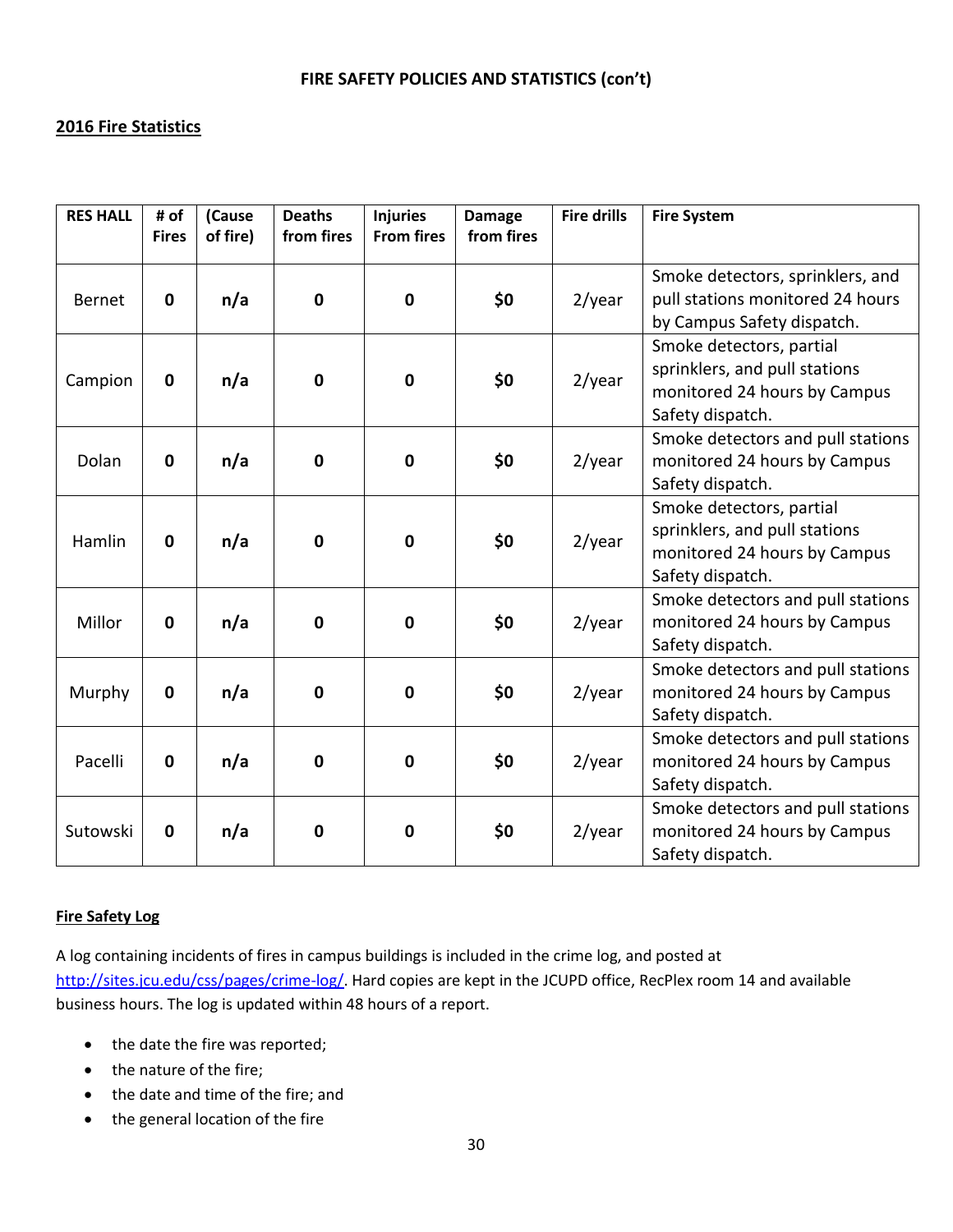#### **CAMPUS EMERGENCY RESPONSE AND EVACUATION POLICIES**

#### **General Emergency Preparedness**

Emergencies and disasters are unpredictable and often strike without warning. It is essential that all John Carroll faculty, staff, and students respond quickly and appropriately to emergency situations in order to reduce the risk of injury and property damage.

#### **EMERGENCY PHONE NUMBERS**

| John Carroll Police                        | 216-397-1234        |
|--------------------------------------------|---------------------|
| John Carroll EMS                           | 216-397-1234        |
| John Carroll Facilities                    | 216-397-4314        |
| University Heights Fire Department and EMS | 911 or 216-321-2446 |
| University Heights Police                  | 911 or 216-932-1800 |

Note: The 9-1-1 emergency system can be accessed from office and residence hall phones. If you do call 9-1-1 for an emergency, please also call John Carroll police at extension 1234 immediately afterward. This will allow our police officers to meet, coordinate with, and direct emergency officials to the incident. If you cannot reach John Carroll police for some reason, call 9-1-1.

The best way to successfully navigate an emergency is to plan, prepare, and rehearse your response. If you are mindful, not fearful, you will be better able to make critical decisions during an emergency. Those who have been trained and/or planned, prepared, and rehearsed (mentally and physically) stand a much better chance of being able to react and respond in a manner that will keep them and others safe during an emergency situation.

*Remember, those in immediate danger are the real First Responders.*

| <b>Trained/Prepared</b>       | Untrained/Unprepared      |
|-------------------------------|---------------------------|
| Startle and fear              | Startle and fear          |
| Feel anxious                  | Panic                     |
| Recall what they have learned | Fall into disbelief       |
| Prepare to act as rehearsed   | Lost in denial            |
| Commit to action              | Descend into helplessness |

#### **Courses of Action During an Emergency Situation**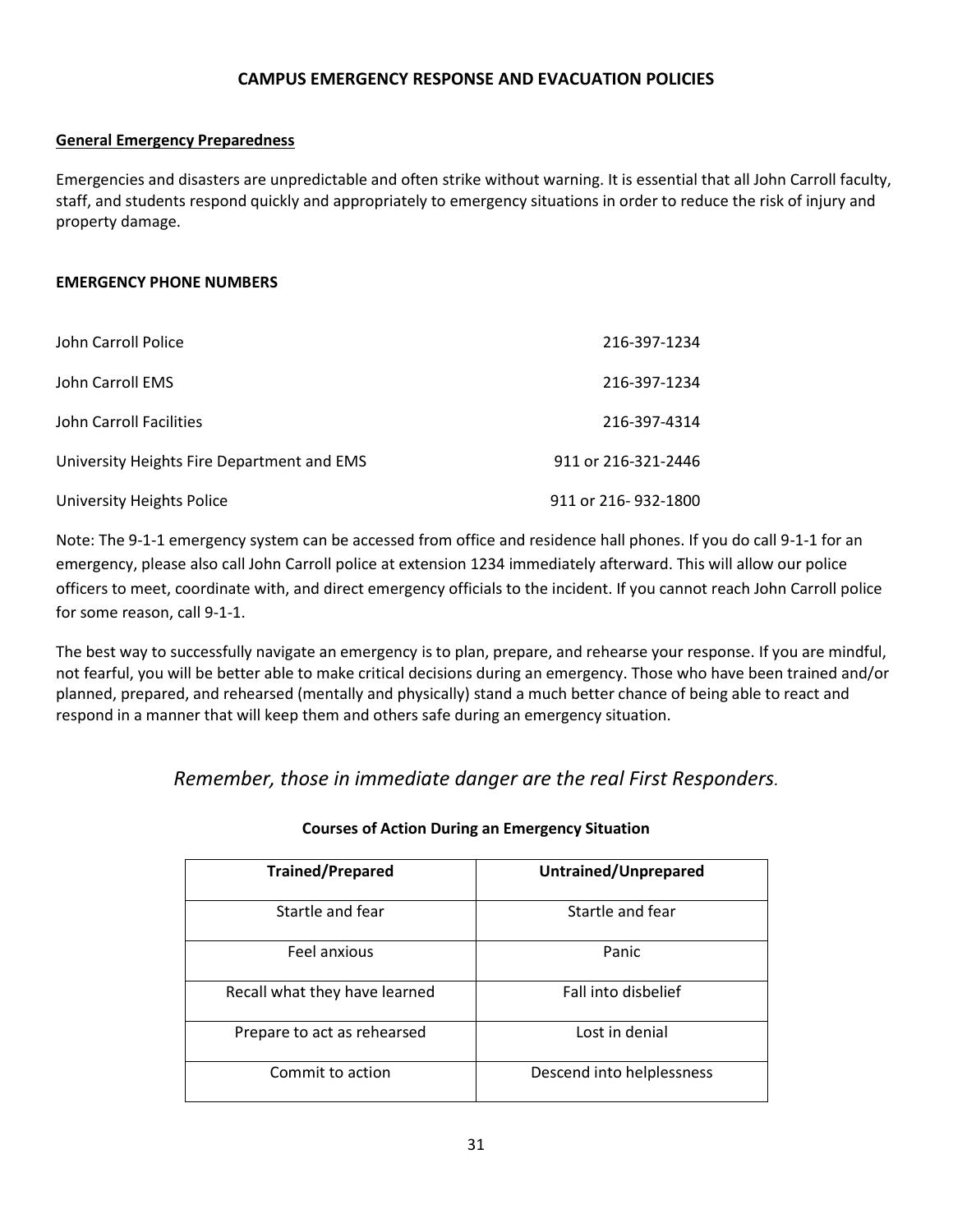#### **CAMPUS EMERGENCY RESPONSE AND EVACUATION POLICIES (con't)**

#### **Building Evacuation**

Different emergencies require different evacuation strategies. When evacuation is not indicated for the emergencies in this plan or by obvious circumstances, you should stay where you are until given direction by emergency personnel. The decision to evacuate is based on factors that give you the best chance of remaining safe and avoid putting you in a more harmful situation.

#### **When to Evacuate\***

- 1. Anytime you hear the fire alarm in your building.
- 2. If you smell smoke or know an actual fire is burning.
- 3. When instructed to do so by the JCUPD dispatcher, JCUPD officers or police, fire/EMS personnel.

\* Certain circumstances may prevent safe evacuation such as an injury, disability or physical obstruction. If this is the case, move away from the danger and find shelter in place in an area with a window to allow rescue. Try to notify rescuers of your location, i.e. telephone, e-mail, text message, hanging a towel or other object out of a window.

#### **When not to Evacuate (Shelter in Place) \*\***

- 1. When a tornado warning is sounded (find appropriate shelter within your building).
- 2. During a hostile intruder situation.
- 3. During a hostage/barricade situation.
- 4. During a power failure.
- 5. When instructed not to evacuate by JCUPD dispatcher, JCUPD officers or police, fire/EMS personnel.

\*\* Certain circumstances may require evacuation when you otherwise would not evacuate. If you personally encounter a hostile intruder or hostage/barricade situation and you can readily flee the building (evacuate) for your personal safety, flee the building.

#### **What to Do if You Must Evacuate**

- 1. Listen carefully to instructions of emergency personnel.
- 2. Close the door as you leave and do not try to gather materials on the way out, leave quickly.
- 3. Keep talking to a minimum.
- 4. Exit via stairwells, not elevators.
- 5. Alert emergency personnel of any disabled or injured persons who need assistance.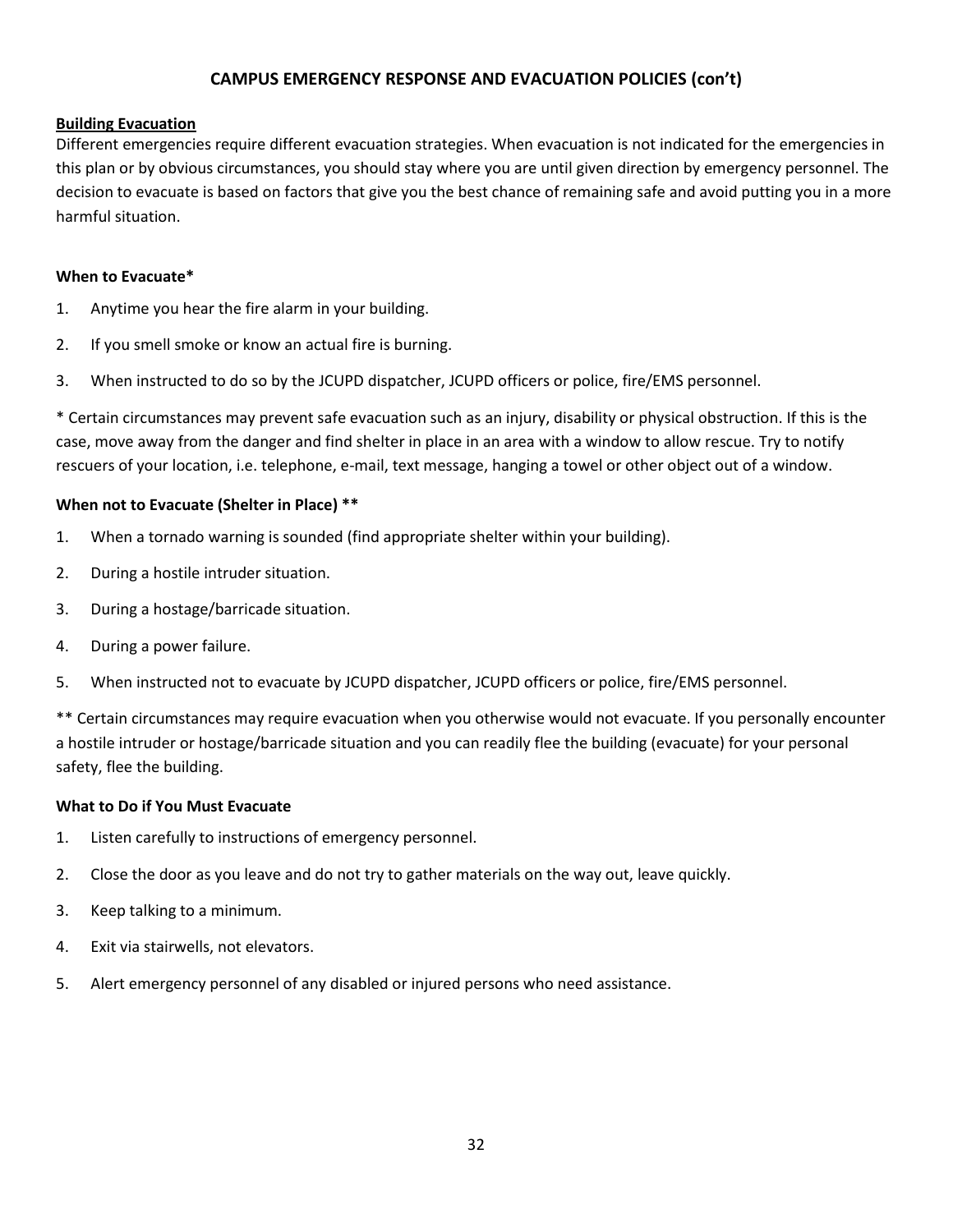# **CAMPUS EMERGENCY RESPONSE AND EVACUATION POLICIES (con't)**

#### **Area Evacuation**

Certain emergencies may affect a specific building or area of campus. In this case, persons in those buildings/areas will be evacuated to a predetermined site nearby. Depending on circumstances, emergency personnel may need to direct you to a secondary evacuation site. The evacuation shelter sites are listed below.

| <b>Building/Area</b>           | <b>Primary Evacuation Shelter</b>         | <b>Secondary Evacuation Shelter</b>       |
|--------------------------------|-------------------------------------------|-------------------------------------------|
|                                |                                           |                                           |
| All Residence Halls,           | RecPlex                                   | <b>Administration Building</b>            |
| courtyards/green space         | (DeCarlo Varsity Center & Intramural Gym) | (Kulas Auditorium & hallways)             |
|                                |                                           |                                           |
| Shula Stadium & Athletic       | RecPlex                                   | <b>Administration Building</b>            |
| lfields East of Belvoir Blvd.  | (DeCarlo Varsity Center & intramural Gym) | (Kulas Auditorium and hallways)           |
| lRodman Hall                   | <b>Administration Building</b>            | RecPlex                                   |
|                                | (Kulas Auditorium and hallways)           | (DeCarlo Varsity Center & intramural Gym) |
| <b>Administration Building</b> | Dolan Science Center                      | RecPlex                                   |
| (includes O'Malley Center      | (Muldoon Atrium & O'Connell Reading rm.)  | (DeCarlo Varsity Center & Intramural Gym) |
| and Boler School)              |                                           |                                           |
| Grasselli Library/             | Dolan Science Center                      | <b>Administration Building</b>            |
| <b>Breen Learning Center</b>   | (Muldoon Atrium & O'Connell Reading rm.)  | (Kulas Auditorium and hallways)           |
| Dolan Science Center           | <b>Administration Building</b>            | RecPlex                                   |
|                                | (Kulas Auditorium and hallways)           | (DeCarlo Varsity Center & Intramural Gym) |
| <b>Green Road Annex</b>        | Heinen's                                  | As instructed by emergency personnel      |
|                                | (await transport to RecPlex)              |                                           |

#### **Campus Evacuation**

An emergency that dictates the evacuation of the entire University might be handled in conjunction with the emergency procedures of the City of University Heights and surrounding communities. In the unlikely event that a campus evacuation is necessary, you will be directed to leave the University in the following manner.

#### **If You Drive to Campus**

- 1. Take your normal route to your vehicle.
- 2. Leave the campus area via these suggested routes: Warrenville Center Road, Belvoir Road, Green Road, Fairmont Boulevard, Cedar Road, Mayfield Road.

Note: Egress to Carroll Blvd., Miramar Blvd. and E. Washington Street may be available thru JCU's emergency gates.

If the City of Cleveland is also evacuating, all major Cleveland streets, such as Euclid Avenue, Chester, and Carnegie, will be eastbound only from downtown. Police may direct traffic in other ways dependent on circumstances.

#### **If You Take Public Transportation or Reside On Campus**

- 1. Go to the nearest RTA station to take a bus or rapid away from the area. RTA/mass transit will be on a rush hour status unless circumstances prohibit mass transit operations.
- 2. If mass transit is not available, you will be directed to the Intramural Gym in the RecPlex for further instructions.